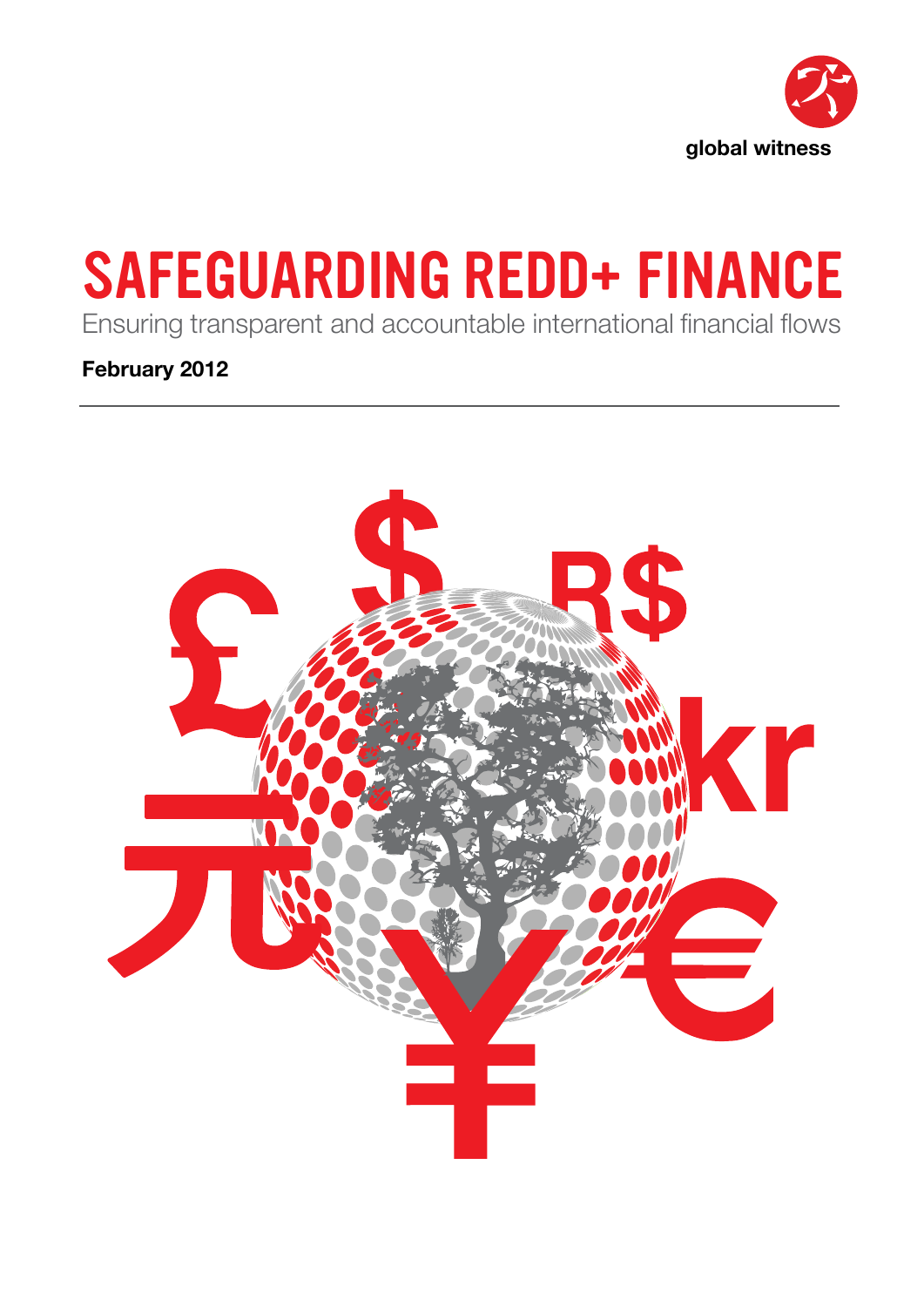

**Global Witness' Environmental Governance team campaigns for effective, accountable and sustainable governance of forests, land and other environmental resources that maintains vital ecological functions, respects the rights of local communities and offers long term development benefits.**

This report is based on publicly available and up-to-date information to the best of the authors' knowledge at the time of research and writing.

Supported in part by funding from the Ford Foundation.



**Printed on 100 per cent recycled paper**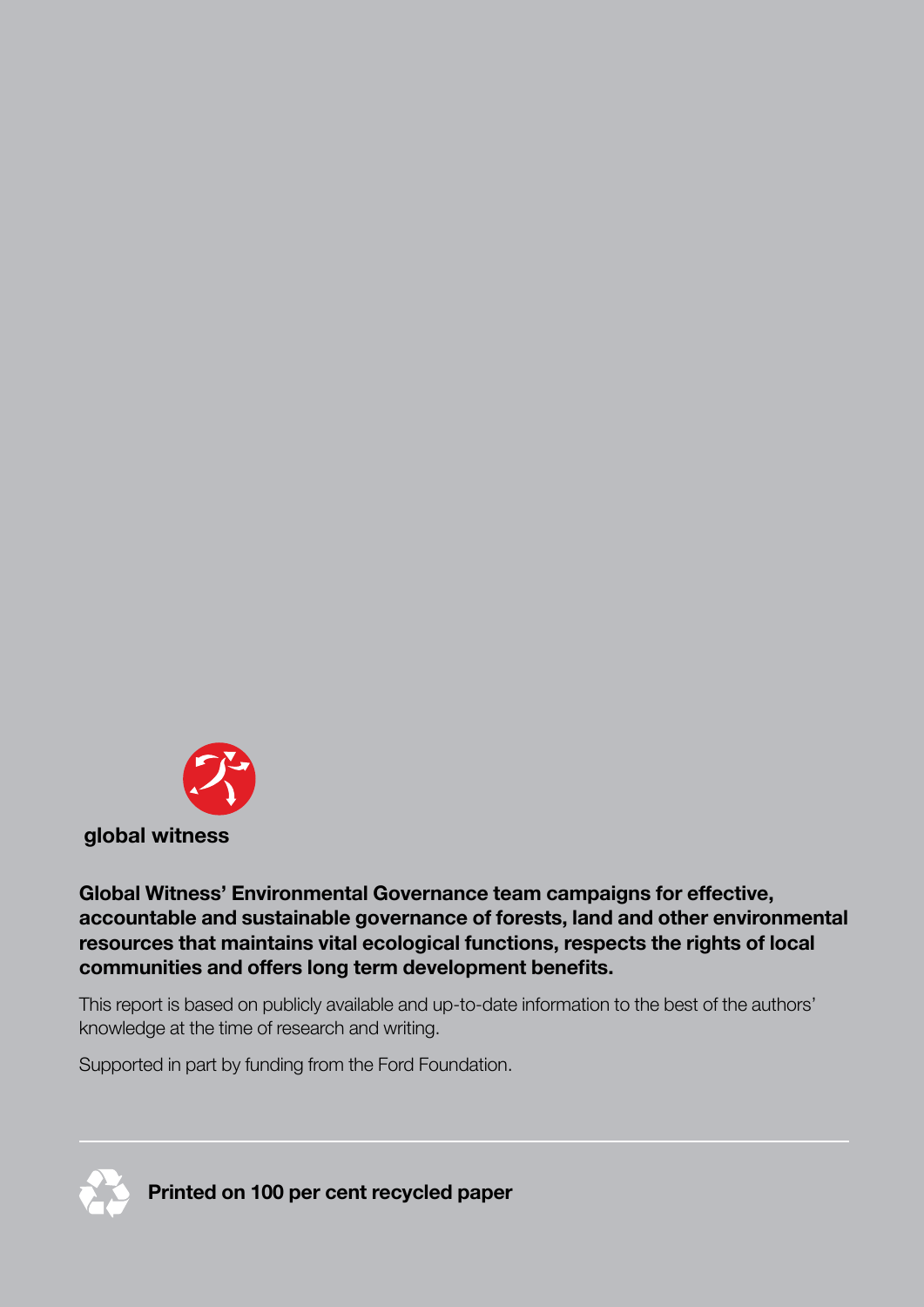## **Contents**

| <b>Executive summary</b>                                                                                                                               | $\overline{4}$ |
|--------------------------------------------------------------------------------------------------------------------------------------------------------|----------------|
| <b>Introduction</b>                                                                                                                                    | 6              |
| <b>Brief overview of existing REDD+ funds</b>                                                                                                          | 8              |
| UN-REDD                                                                                                                                                | 8              |
| Forest Carbon Partnership Facility                                                                                                                     | $\overline{9}$ |
| Forest Investment Program                                                                                                                              | 11             |
| Congo Basin Forest Fund                                                                                                                                | 12             |
| Amazon Fund                                                                                                                                            | 13             |
| <b>Brief overview of non-forest funding</b>                                                                                                            | 14             |
| <b>Global Environment Facility</b>                                                                                                                     | 14             |
| <b>Adaptation Fund</b>                                                                                                                                 | 14             |
| Global Fund to Fight AIDS, Tuberculosis and Malaria                                                                                                    | 15             |
| <b>Observed best practice</b>                                                                                                                          | 16             |
| <b>Future REDD+ funding</b>                                                                                                                            | 17             |
| <b>Recommendations</b>                                                                                                                                 | 18             |
| <b>Attachment 1:</b> Cancun Agreement Guidance and Safeguards for REDD+                                                                                | 21             |
| <b>Attachment 2:</b> Various existing tools to track and present<br>REDD+ financing commitments and disbursements                                      | 22             |
| <b>Attachment 3:</b> Internationally recognised tools, codes of good practice<br>and guidelines on financial safeguards and anti-corruption principles | 24             |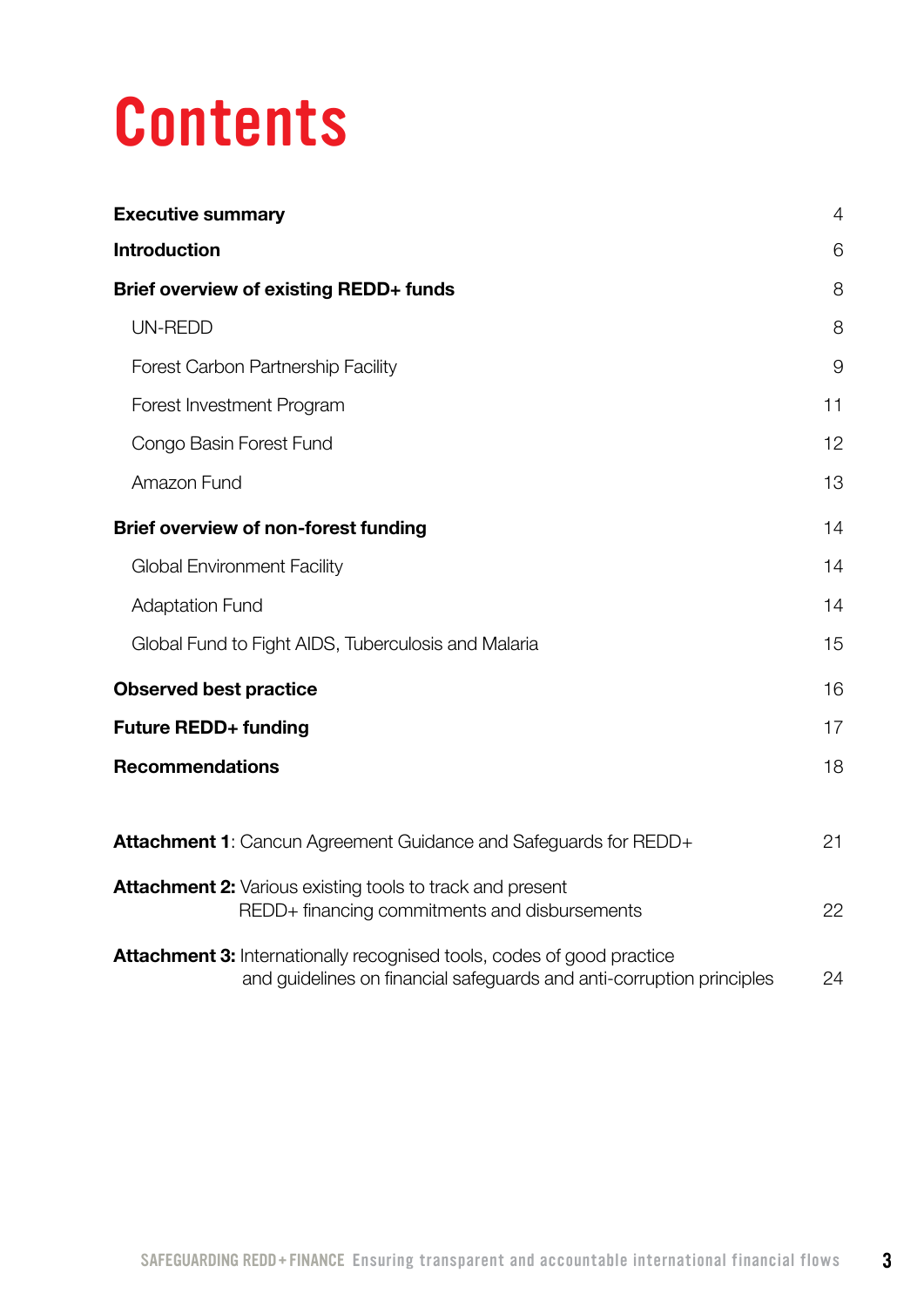## Executive summary

The Cancun Agreements include guidance and safeguards for REDD+<sup>1</sup> that focus on social and environmental risks, addressing governance, maintaining environmental integrity and ensuring the participation and upholding of stakeholders' rights particularly in relation to indigenous peoples and local communities (see Attachment 1). But safeguards addressing fiduciary risks and financial transparency for REDD+ are limited. Consequently there is a need for detailed consideration of the measures required to ensure effective, transparent and accountable financial flows for REDD+.

Global Witness has reviewed a selection of existing international multilateral funding mechanisms from developed to developing countries to assess how financial flows for REDD+ might best be managed. This included those in the forest and climate sectors and also the Global Fund to Fight AIDS, Tuberculosis and Malaria, which offers an interesting, potentially adaptable model. Global Witness' experience of working on aid financial flows and the corruption risk these pose also underpins the analysis conveyed in this paper.<sup>2</sup>

Recognising that REDD+ financial flows will need to increase significantly in the future, and given that the framework for this under an international climate change agreement remains unclear, Global Witness intends this paper to offer useful lessons learned and recommendations for the refinement and establishment of REDD+ funding mechanisms. These recommendations address the design features for any new global financing mechanism to limit misrepresentation, misappropriation and corruption of financial flows and, conversely, which features appear to enhance transparency, accountability and efficiency in financial flows. Whilst we looked at efficiency, we have not reviewed effectiveness across the funds – i.e. to what extent the projects being supported by these funds are actually delivering their objectives on the ground. We do, however, focus on how performance-related criteria could and should be locked into the financial flow system. Carbon market finance, which has not been agreed yet and which brings significant fiduciary risk, is not the subject of this briefing.

#### Major findings and recommendations are:

Multilateral funds are envisaged as playing a significant future role in REDD+ efforts and probably offer a greater chance of delivering funding to a wide range of countries than bilateral funding. There remains concern, however, about the ability of existing multilateral institutions to disburse and monitor those funds according to the highest fiduciary standards. Furthermore, the REDD+ public finance sector could usefully adopt best practice from the development aid sector, particularly on transparency of funding and finance.

This paper provides a detailed consideration of the measures required to ensure robust, efficient and accountable procedures for REDD+ financial flows. Adoption of these measures would improve both the governance of existing funds and the design and implementation of any new international funding mechanism.

<sup>1</sup> REDD+ refers to the international mechanism agreed at the December 2010 UN climate change conference in Cancun, Mexico, to reduce emissions from deforestation and forest degradation, and address the role of conservation, sustainable management of forests and enhancement of forest carbon stocks.

<sup>2</sup>For background on Global Witness' campaign work on increasing aid effectiveness, see http://www.globalwitness.org/campaigns/corruption/ effective-aid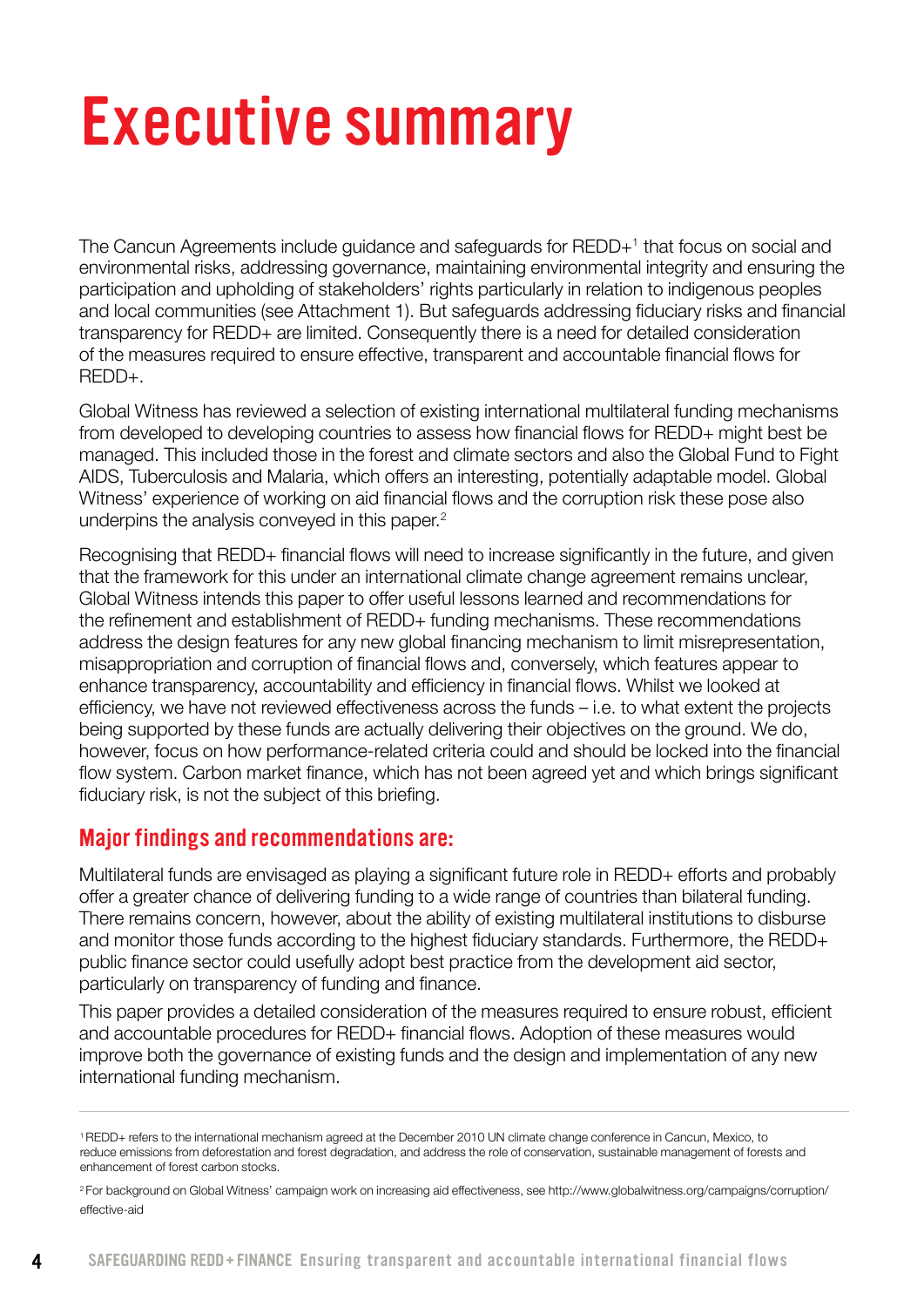#### **These recommendations address the need to:**

- (i) Improve transparency on commitments and disbursements, for example adopting the International Aid Transparency Initiative best practice on aid flows to REDD+ flows,<sup>3</sup> and consolidating existing REDD+ databases into a single financial tracking and reporting system consistent with the OECD Credit Reporting System.<sup>4</sup>
- (ii) Improve transparency on decision-making, such as making key documents and reasons for decisions publicly available and opening meetings to observers, including through live webcast where possible.
- (iii) Improve accountability, such as consulting and involving civil society organisations, indigenous peoples and local communities on the board or committee responsible for overall decision-making and financial control of REDD+, involving these groups in oversight mechanisms, and creating a redress mechanism such as an ombudsman scheme. Another useful measure would be to adopt standardised preparation of financial accounts for the international mechanism and all implementing agencies, with public disclosure and independent audit by accredited financial auditors.
- (iv) Improve efficiency, such as establishing a coordination entity within REDD+ recipient countries to define REDD+ needs and match these to donor capabilities, and capacity building specifically on fiduciary safeguards. Adopting minimum fiduciary standards for implementing agencies, with specific criteria for assessment and procedures for addressing shortfalls, allows a variety of implementing agencies to be accredited to disburse funds in different countries or regions.
- (v) Minimise the risks of misappropriation and poor practice by private sector actors involved in spending REDD+ finance by sharing information regarding blacklisted companies between multilateral and bilateral institutions involved in REDD+, and requesting that any company involved in or benefitting from REDD+ finance be required to publish details of its beneficial ownership.

<sup>3</sup> *Bangkok Call for Action*, 2010, developed at the Asia-Pacific Climate Change Finance and Aid Effectiveness dialogue held on 19–20 October 2010. See http://www.oecd.org/dataoecd/57/27/46517810.pdf

<sup>4</sup> Similar to the 'Rio Markers' currently used to identify ODA commitments that are related to climate change mitigation and adaptation (qualitatively assigned a score from "0 = not targeted" to "1 = significant objective" or "2 = principal objective") - see http://www.oecd.org/docu ment/6/0,3746,en\_2649\_34447\_43843462\_1\_1\_1\_1,00.html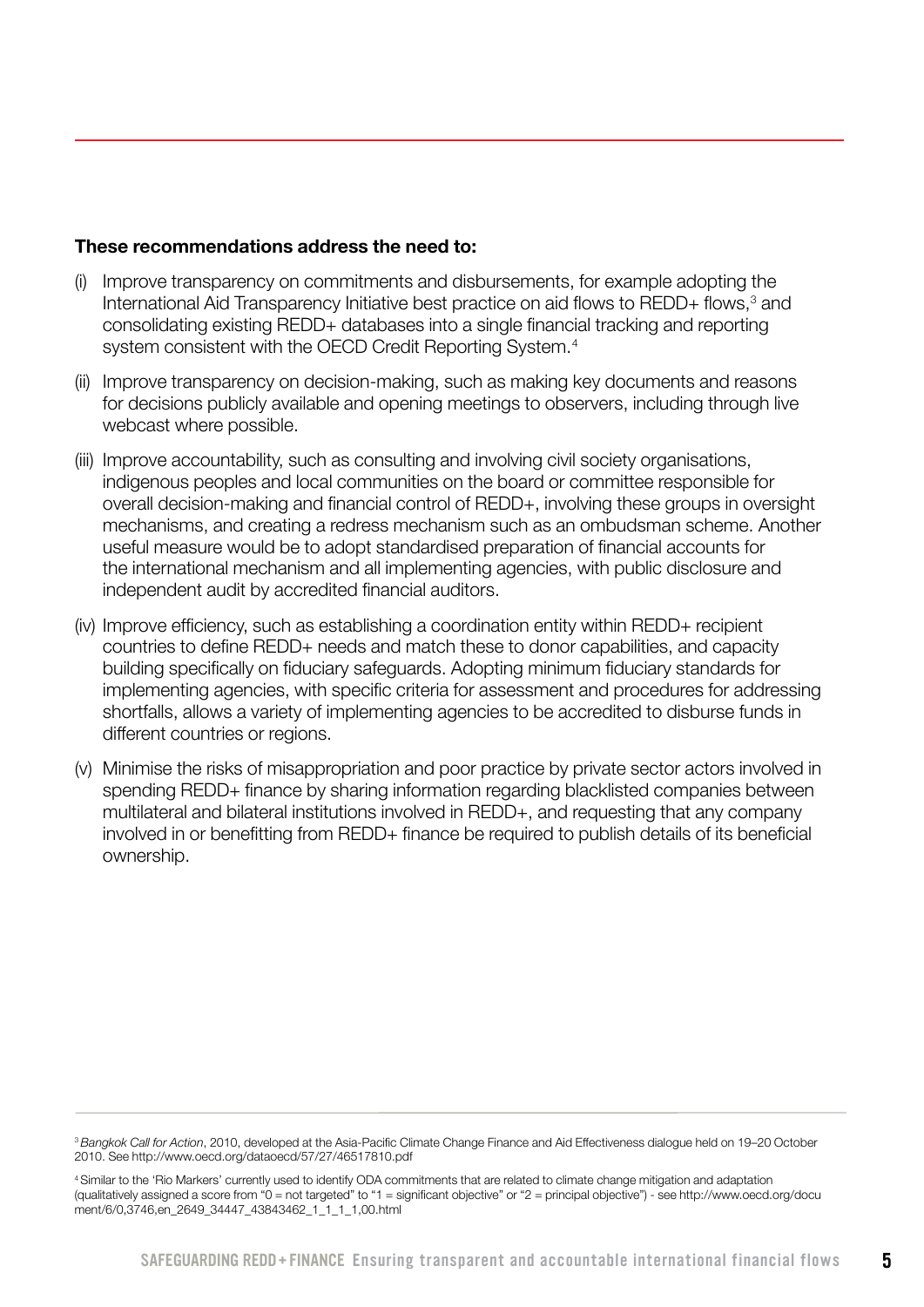### Introduction

Substantial funds have been committed in recent years in a renewed global effort to reduce emissions of greenhouse gases from deforestation and forest degradation in developing countries, and to enhance the carbon dioxide storage capacity of their forests. Funding for the initial policy reform and preparation phase of REDD+ (Phase 1) is already underway. Approximately US\$7 billion has been committed for REDD+ since 2008.<sup>5</sup> Most (but not all) of this funding originates in developed countries and is spent in developing countries.<sup>6</sup>

At present REDD+ efforts are most advanced in bilateral arrangements such as those between Norway and Brazil<sup>7</sup> and between Norway and Indonesia.<sup>8</sup> In total, Indonesia receives 30% of all country-specific funding for REDD+, followed by Brazil with 23%.<sup>9</sup> These two countries represent almost 40% of the world's total carbon stock in living biomass and contain approximately 30% of the total area of land deforested in 2010.<sup>10</sup> Current financial flows from bilateral sources have, not surprisingly, been concentrated here. However, in moving forward it can be assumed that multilateral funds and carbon markets will play a larger role in REDD+ efforts. Although the application of carbon market finance to REDD+ has yet to be agreed, it has nevertheless already been the subject of numerous analyses and the significant fiduciary risks it raises are well known. For these reasons, carbon markets are not the subject of this paper, along with the fact that it is likely to be multilateral funds that will have the highest chance of delivering funding to a wide range of countries. This can already be seen with the FCPF and UN-REDD, which have provided funding for REDD+ preparation to at least 16 different countries, whereas bilateral funding has been concentrated in only a few of these.

The emergence of new financial flows raises risks of possible misrepresentation, misappropriation and inefficient allocation. This is particularly relevant for REDD+, as the forest sector has a long association with corruption and illegality and many REDD+ recipient countries score poorly on common governance indices.

#### Misrepresentation of financial flows

REDD+ financial flows – like other financial flows – can be misrepresented in a wide variety of ways, resulting in an unclear picture of the actual flows. The existence of multiple pathways, involving many different intermediaries and co-mingling of flows from a range of sources towards any one recipient (country or fund), raises the possibility (intentional or otherwise) of REDD+ funds being counted multiple times, resulting in the reported or perceived scale of REDD+ financial flows being greater than actual flows. There is also the risk that countries may adopt different definitions for distinguishing between REDD+ financing and official development assistance (ODA), leading to counting the same funding towards both ODA and REDD+. This may also lead to existing flows simply being re-packaged as REDD+ finance.

<sup>8</sup> See the Letter of Intent between the Government of the Kingdom of Norway and the Government of the Republic of Indonesia on "Cooperation on reducing greenhouse gas emissions from deforestation and forest degradation", May 2010. Available at http://www.norway.or.id/ PageFiles/404362/Letter\_of\_Intent\_Norway\_Indonesia\_26\_May\_2010.pdf

<sup>5</sup> Markku Simula, 2010. *Analysis of REDD+ Financing Gaps and Overlaps*, Washington, DC, USA: REDD+ Partnership

<sup>&</sup>lt;sup>6</sup> The current economic climate of fiscal austerity, however, throws some doubt on the extent to which these committed funds will actually be disbursed.

<sup>7</sup>Through Norway's investment in Brazil's central bank, BNDES, which manages the Amazon Fund

<sup>9</sup>See Markku Simula, 2010, Analysis of REDD+ Financing Gaps and Overlaps, Final Draft prepared for the REDD+ Partnership, page 36 10 Ibid, at page 52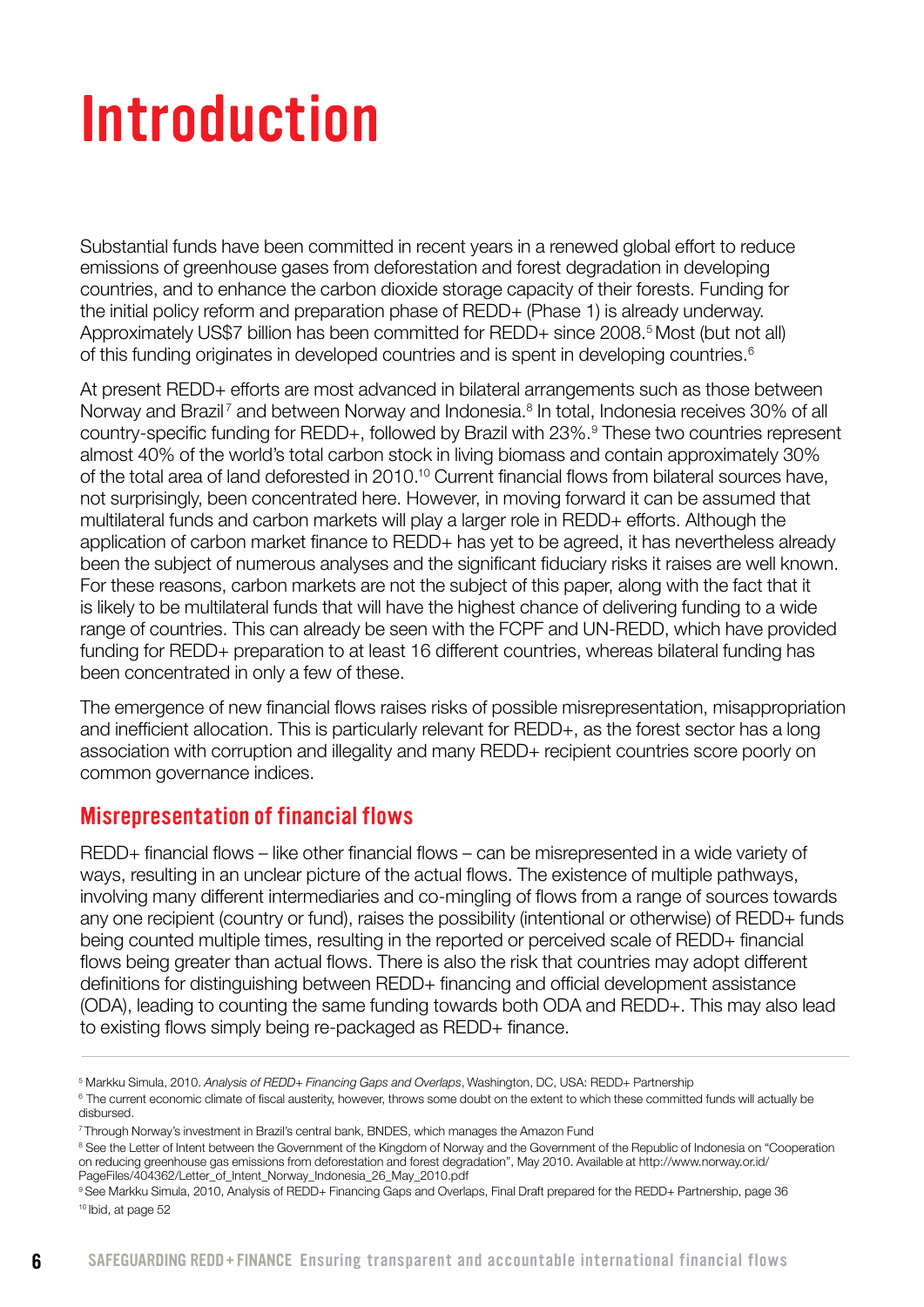#### **Misappropriation**

Previous reports by Global Witness<sup>11</sup> are part of a growing literature that discusses theft and misappropriation of REDD+ finance as a risk for an effective REDD+ regime – such as claiming money for projects that do not exist, the manipulation of baseline carbon data or the monitoring of avoided emissions to over-claim REDD+ payments.<sup>12</sup>

#### **Inefficiencies**

Risks associated with inefficient allocation of resources may impede the effective flow of REDD+ finances and present opportunities for misappropriation or contribute to misrepresentation of financial flows. Such inefficiencies may result from poor organisational structures, high transaction costs, overlaps and gaps in funding, stagnant funds, over-allocation, poor quality of information for policy-making and inadequate human resources.

<sup>11</sup> See *Understanding REDD+: Governance, Enforcement and Safeguards in Reducing Emissions from Deforestation and Forest Degradation*, Global Witness (December 2010), and *Forest Carbon, Cash and Crime: The Risk of Criminal Engagement in REDD+*, Global Witness (September 2011)

<sup>12</sup>See, for example, Tacconi, L., Downs, F. & Larmour, P., *Anti-corruption policies in the forest sector and REDD+*. In M. Brockhaus, ed., 2009, *Realising REDD+: National strategy and policy options*. Bogor Barat, Indonesia: Center for International Forestry Research (CIFOR), pp. 163–174; Brown, M.L., 2010, *Limiting Corrupt Incentives in a Global REDD Regime*. (Ecology Law Quarterly 2010, 37(1), p.237-268); Larmour, P., 2010, *Corruption in REDD+ Schemes: A Framework for Analysis*. Working paper, Crawford School, The Australian National University; Bofin, P. et al., 2011, *REDD Integrity: Addressing governance and corruption challenges in schemes for Reducing Emissions from Deforestation and Forest Degradation (REDD)*, Bergen, Norway: U4 Anti-Corruption Resource Centre; and Transparency International website at: http://www. transparency.org/.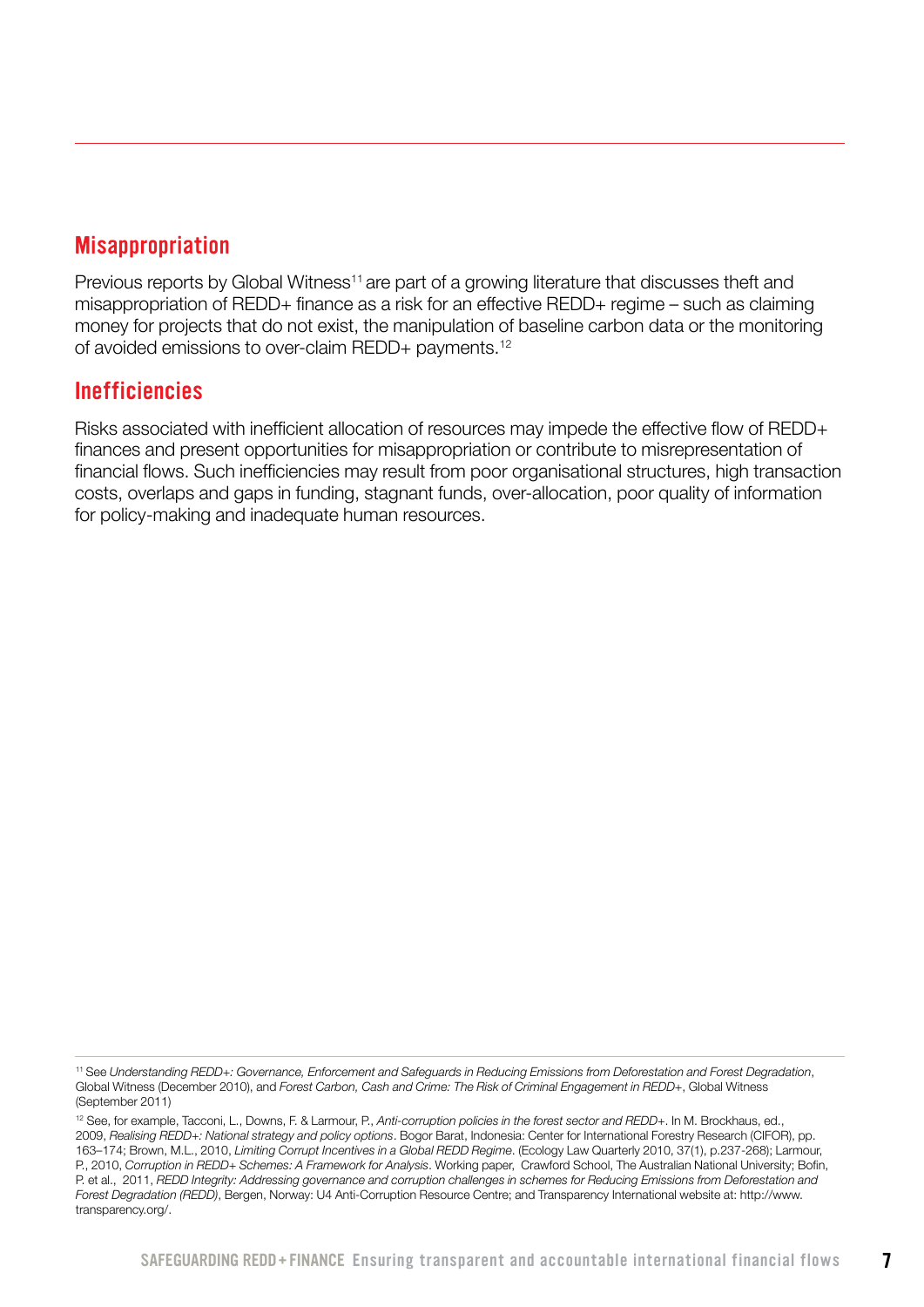### Brief overview of existing REDD+ funds

In this section we examine the governance structure and financial safeguards associated with a number of existing multilateral and bilateral REDD+ initiatives and partnerships. Diagrams show the pathways of each fund's financial flows.<sup>13</sup>

Currently, most REDD+ funds are delivered in the form of grants from a number of bilateral and multilateral funds. Many have low disbursement rates relative to pledged funds, but this may be simply a function of ramping up. Additionally, different funds exist for different purposes. A variety of different funding pathways and governance structures is evident across the existing REDD+ funds. These are outlined below and, based on operations to date, assessed on general transparency, accountability and efficiency grounds.

#### UN-REDD

| Pledged <sup>14</sup> | \$153 million | <b>Deposited</b> | $\sqrt{\$118}$ million  |
|-----------------------|---------------|------------------|-------------------------|
|                       |               |                  |                         |
| Approved              | \$137 million | <b>Disbursed</b> | $\sqrt{\$117}\$ million |

The UN-REDD programme<sup>15</sup> was launched in September 2008 as a Multi-Donor Trust Fund (MDTF) by the United Nations Environment Programme (UNEP), the United Nations Development Programme (UNDP) and the Food and Agriculture Organization (FAO). The programme comprises two main components: support for National Programmes to develop REDD+ strategies and readiness processes in target countries, and a Global Programme that contributes to the development of common approaches, analyses, methodologies, tools, data and guidelines for national REDD+ readiness processes.

The UN-REDD Policy Board is responsible for oversight, strategic direction and financial allocations, and is composed of voting members including representatives from REDD+ countries, donors, one civil society organisation (rotating between four representatives from the three regions and developed countries), one organisation representing indigenous peoples and the programme's implementing agencies (FAO, UNDP and UNEP). Non-member countries may participate as observers, while the UNFCCC secretariat, the Global Environment Facility (GEF) secretariat and the World Bank are permanent observers. Global Witness has served as the representative of civil society from developed countries on the UN-REDD Policy Board since 2009.

The fund has adopted a two-tiered funding approach, with funding under the UN-REDD programme itself as Tier 1 while other activities can be undertaken jointly or individually by separate bilateral or multilateral REDD+ funding sources (Tier 2). This allows donors to contribute to individual activities or programme components.

<sup>&</sup>lt;sup>13</sup> Tables for each fund show the total amounts pledged and deposited to that fund and approved and disbursed by it. These amounts are accurate to the best of the authors' knowledge at the time of writing. Figures were cross referenced between the funds' own websites, the Climate Funds Update website, and the REDD+ Partnership's Voluntary Database. In some cases, however, inconsistencies were found between these sources. Where possible, the authors sought confirmation through personal communications with members of the fund's staff. Despite any possible inconsistencies, the figures are indicative of the scale of funding support and disbursement rates, and remain useful for comparative purposes between funds.

<sup>14</sup>Table figures from UNDP Multi-Partner Trust Fund Gateway and Climate Funds Update, correct as of January 2012. Deposited, approved and disbursed figures confirmed by personal communications with Multi-Partner Trust Fund Office staff, pledged figure confirmed by personal communications with UN-REDD Secretariat, both January 2012. Available at: http://mdtf.undp.org/factsheet/fund/CCF00 and http://www. climatefundsupdate.org/listing/un-redd-programme

<sup>15</sup> For further information on the UN-REDD programme, see www.un-redd.org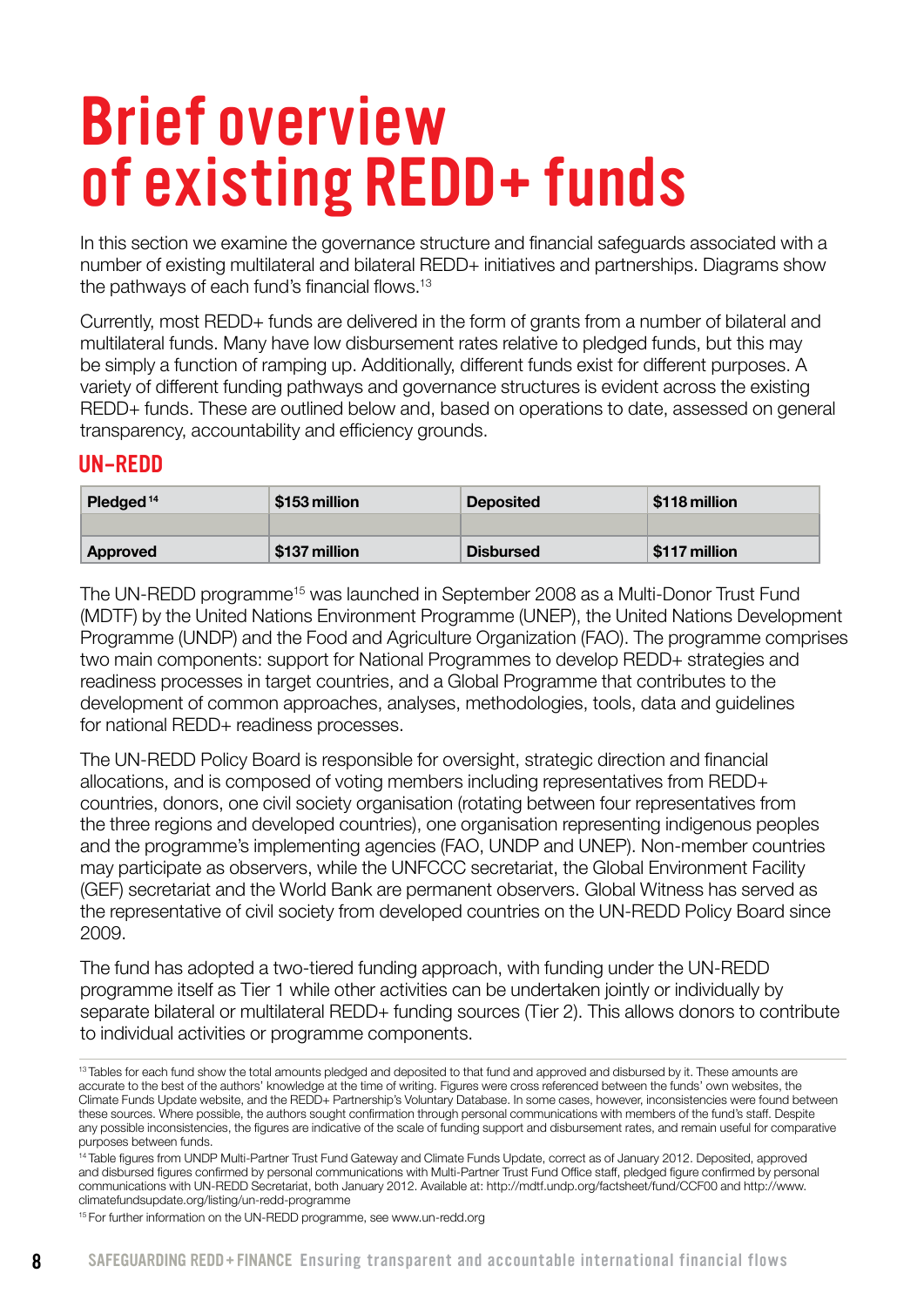To improve financial administration, the programme uses UNDP's Multi-Partner Trust Fund Gateway website to provide up-to-date information on the UN-REDD programme's financial accounts, donor contributions, expenditures and delivery rates (expenditure divided by transfers).16 Tier 2 also allows for bilateral funds to be channelled through UN-REDD for specific activities that help improve coordination and prevent overlap.



### UN-REDD programme financial flows

There is concern, however, that the implementing partners (FAO, UNDP and UNEP) do not meet all 11 core areas of the minimum fiduciary standards of the Global Environment Facility (discussed below), although they have produced action plans to address these gaps. Further, the tiered arrangement, if not tracked properly, could lead to misrepresentation of funds (double-counting of financial flows from various sources).

#### Forest Carbon Partnership Facility (FCPF)

| Pledged <sup>17</sup> | \$434 million | <b>Deposited</b> | \$430 million |
|-----------------------|---------------|------------------|---------------|
|                       |               |                  |               |
| Approved              | \$26 million  | <b>Disbursed</b> | \$12 million  |

The FCPF,<sup>18</sup> which became operational in June 2008, channels its funding through a Readiness Fund – to assist selected countries in preparing for REDD+ (Phases 1 and 2) – and a Carbon Fund – to remunerate a smaller group of countries in accordance with contracts for verifiable emissions reductions achieved (Phases 2 and 3).

The FCPF is managed by a 28-member Participants Committee, made up of the REDD+ country participants and financial contributors, and observers (representing forest-dependent indigenous peoples and local communities, NGOs, international organisations, private sector entities, the

<sup>16</sup> http://mdtf.undp.org/factsheet/fund/CCF00

<sup>&</sup>lt;sup>17</sup> Table figures from Climate Funds Update, correct as of January 2012 and confirmed by personal communications with World Bank staff. Available at: http://www.climatefundsupdate.org/listing/forest-carbon-partnership-facility

<sup>&</sup>lt;sup>18</sup> For further information on the Forest Carbon Partnership Facility, see www.forestcarbonpartnership.org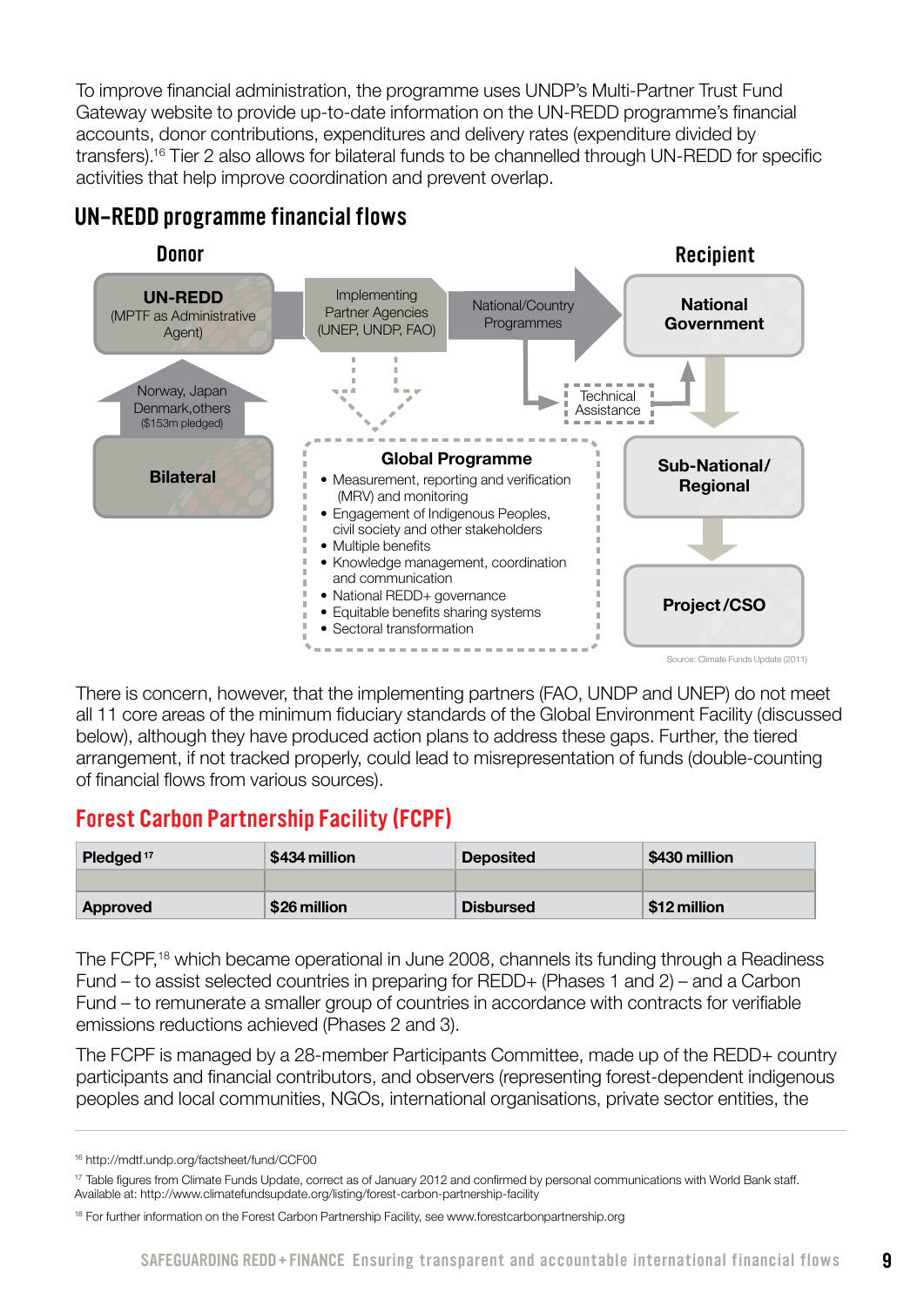UN-REDD programme and the UN Framework Convention on Climate Change Secretariat). Representation by a range of participants is intended to ensure a balance of power in decisionmaking. The FCPF seeks to main best practice procedures and standards by ensuring that in cases of joint co-financing arrangements, where there is co-mingling of funds from the World Bank with funds from other donors, the donors and the government are to agree on which procedures and safeguards will apply, in accordance with the principle that the most stringent rules apply to all donors.

The FCPF is also looking to improve efficiency by engaging with a variety of funding sources, including bilateral donors, private sector and civil society.

As funds managed by the World Bank, both the Readiness Fund and the Carbon Fund are subject to the World Bank's financial safeguards, fiduciary controls and other relevant independent financial audit by the World Bank's auditor (currently KPMG) as part of the World Bank Single Audit process. The World Bank safeguards, however, are not in our view adapted to a REDD+ context (but instead are more suited to large infrastructure projects rather than small, rapid payment transfers for REDD+ preparation activities). This risks slowing down financial flows and creating bottlenecks, evidenced by the small amount of funds approved and disbursed by the FCPF so far compared to the larger amounts pledged and deposited. To address this, the World Bank's Board has adopted Strategic Environmental and Social Assessments, although at this early stage these remain largely untested in FCPF activities. Further, readiness grants for country participants (up to \$3.6 million) have been underestimated and are proving to be insufficient for readiness and implementation purposes.



#### Forest Carbon Partnership Facility financial flows

Source: Climate Funds Update (2011)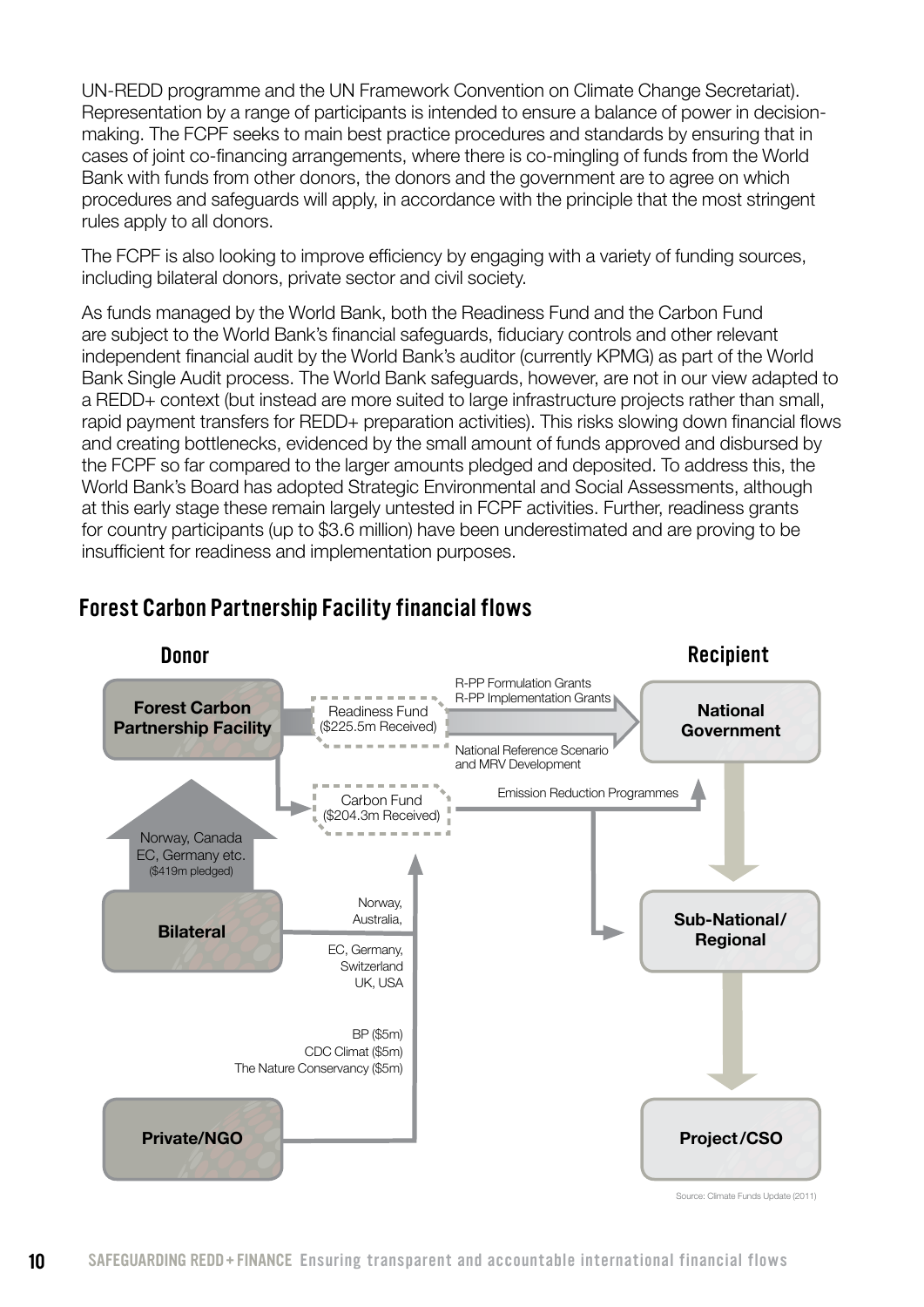#### Forest Investment Program

| Pledged <sup>19</sup> | \$611 million | <b>Deposited</b> | \$407 million       |
|-----------------------|---------------|------------------|---------------------|
|                       |               |                  |                     |
| Approved              | \$46 million  | <b>Disbursed</b> | <b>\$14 million</b> |

The objective of the Forest Investment Program  $(FIP)^{20}$  is to support REDD+ countries by providing upfront financing for readiness reforms and investments identified through their national REDD+ readiness strategy, while taking into account adaptation and multiple benefits. This fund was made operational in July 2009. An initial piloting phase involves eight countries.

The FIP Sub-Committee is the decision-making body that oversees and decides on the activities of the FIP. It has equal representation between contributor and recipient countries, plus two civil society observers (Northern and Southern), two indigenous peoples observers and two private sector observers. In January 2012 Global Witness was selected as the Northern civil society observer, following an election amongst its peers. Global Witness will first assume this role at the meeting of the FIP in April 2012.

The Multilateral Development Banks (MDBs) will play a key role in FIP financial flows and their oversight, with each country selecting the appropriate MDB to process the individual operations under its FIP Investment Strategy. The FIP governing body has established safeguards that must be applied by the MDBs in addition to their own policies.

The financial flows for the FIP, illustrated in the figure below, reflect existing pilot activities. Where and how the remaining funds are channelled remains to be seen, but the World Bank and regional development banks are likely to be used as intermediaries in the FIP's financial flows.



### Forest Investment Program financial flows (pilot phase)

<sup>19</sup> Table figures from personal communications with FIP staff (pledged, deposited and approved figures) and Climate Funds Update (disbursed), correct as of January 2012. Climate Funds Update figures available at: http://www.climatefundsupdate.org/listing/forest-investment-program <sup>20</sup> For further information on the Forest Investment Program, see www.climateinvestmentfunds.org/cif/node/5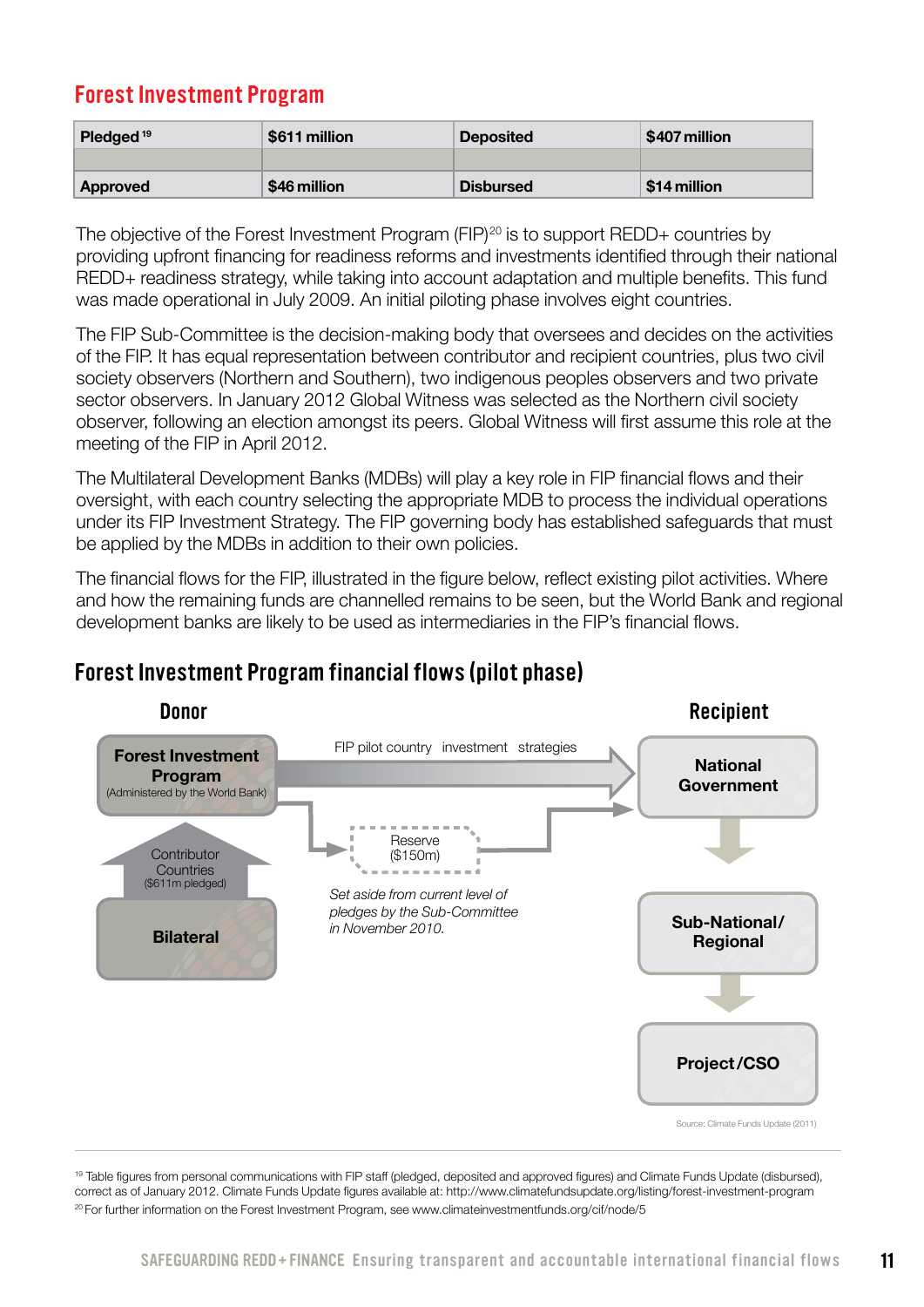Engaging MDBs as intermediaries could strike a balance between country ownership and ensuring financial accountability. Financial flows are, however, vulnerable to any inefficiencies in the MDBs. Processing the FIP investment strategies through different MDBs, each following their own investment lending policies and procedures, can lead to a lack of coherence and application of different standards. There may also be increased transaction costs since funds flow through two intermediaries (the World Bank as the administrator and then the MDB).

There is also the risk that since the FIP is a funding mechanism parallel to the FCPF rather than integrated with it this may lead to a lack of coherence, creating overlaps and gaps.

#### Congo Basin Forest Fund

| Pledged <sup>21</sup> | \$165 million          | <b>Deposited</b> | \$109 million              |
|-----------------------|------------------------|------------------|----------------------------|
|                       |                        |                  |                            |
| Approved              | $\sqrt{\$117}$ million | <b>Disbursed</b> | $\frac{1}{2}$ \$16 million |

The Congo Basin Forest Fund (CBFF)<sup>22</sup> was launched in June 2008 to develop the capacity of the people and institutions of the Congo Basin to conserve and sustainably manage their forests. The fund is administered by the African Development Bank (AfDB) and the overall goal of the CBFF is to alleviate poverty and address climate change through reducing the rate of deforestation and forest degradation. Representation by a range of stakeholders is intended to ensure a balance of power in decision-making.

The CBFF's first call for proposals to receive funding, in 2008, resulted in the approval of fifteen projects focused on REDD+ demonstration (all proposed by NGOs). In the second call, in 2010, the CBFF allocated approximately 80% of funding to member country governments or institutions of the Central African Forest Commission (COMIFAC), with 20% of funding allocated to NGOs.<sup>23</sup>

The CBFF has the advantage of allowing projects direct access, thereby reducing the risk of misrepresentation and double-counting. The direct access approach, however, may leave financial flows vulnerable to misappropriation risks, particularly because the AfDB relies on third-party safeguards and fiduciary risk assessments.

#### Congo Basin Forest Fund's REDD+ funding model



<sup>&</sup>lt;sup>21</sup> Table figures from personal communications with CBFF staff and Climate Funds Update, correct as of January 2012. Approved figure refers to project spending endorsed by the CBFF Governing Council. Exchange rate used: 2009 annual average (Oanda Currency Converter). <sup>22</sup> For further information on the Congo Basin Forest Fund, see www.cbf-fund.org

<sup>23</sup> See 'Winning Proposals' section of CBFF website, available at http://www.cbf-fund.org.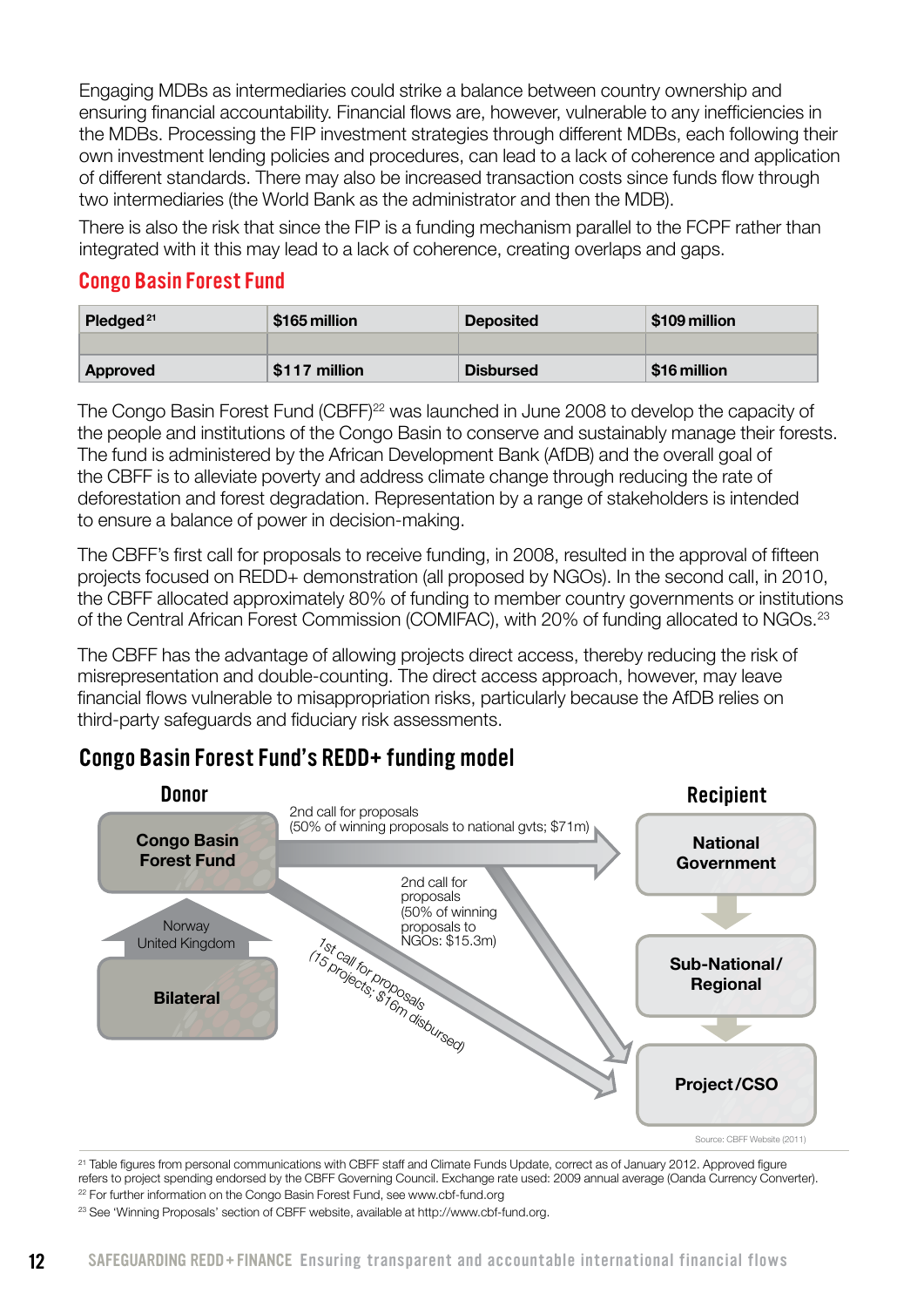#### The Amazon Fund

| Pledged $24$    | $\frac{1}{2}$ \$1,032 million | <b>Deposited</b> | $\$57$ million <sup>25</sup> |
|-----------------|-------------------------------|------------------|------------------------------|
|                 |                               |                  |                              |
| <b>Approved</b> | \$139 million                 | <b>Disbursed</b> | \$39 million                 |

The Amazon Fund<sup>26</sup> was launched in 2008 following the Brazilian president's announcement of Brazil's commitment to reduce Amazon deforestation by 80% below its historic baseline over the following ten years. The main objective of the Fund is to invest in efforts to prevent, monitor and combat deforestation, and promote preservation and sustainable use of forests in the Amazon biome. The Brazilian Development Bank (BNDES) is the fund manager, while a Technical Committee certifies emissions reductions.

The Guidance Committee of the Fund consists of three groups – the federal government, state government and civil society, ensuring a balance of power in decision-making. Civil society has a strong role on this committee, with six organisations represented. Decisions are made by consensus, with civil society having a vote.

The direct financial flows between donor governments and BNDES<sup>27</sup> reduce transaction costs, although there are inefficiencies since BNDES must request funds from the donors every year based on estimates of how many projects will receive funding from the Amazon Fund (and how much). Since the funds are held by the donors, this affects country ownership of the Amazon Fund and influences the predictability of financial flows due to year-on-year transfers. Bureaucratic and legal bottlenecks have also been encountered with the Fund's application, leading to slow disbursement.



#### Amazon Fund financial flows

<sup>24</sup> Table figures from Climate Funds Update, correct as of January 2012. Available at: http://www.climatefundsupdate.org/listing/amazon-fund <sup>25</sup> The reason for this discrepancy between the amount deposited and the amount approved is unclear, although we suspect more funds have been approved than deposited because of the grant cycle reaching the point where the Brazilian Development Bank (BNDES) is awaiting funds from the donors.

<sup>26</sup> For further information on the Amazon Fund see www.amazonfund.org

<sup>&</sup>lt;sup>27</sup> The majority of funds come from Norway, with some from Germany.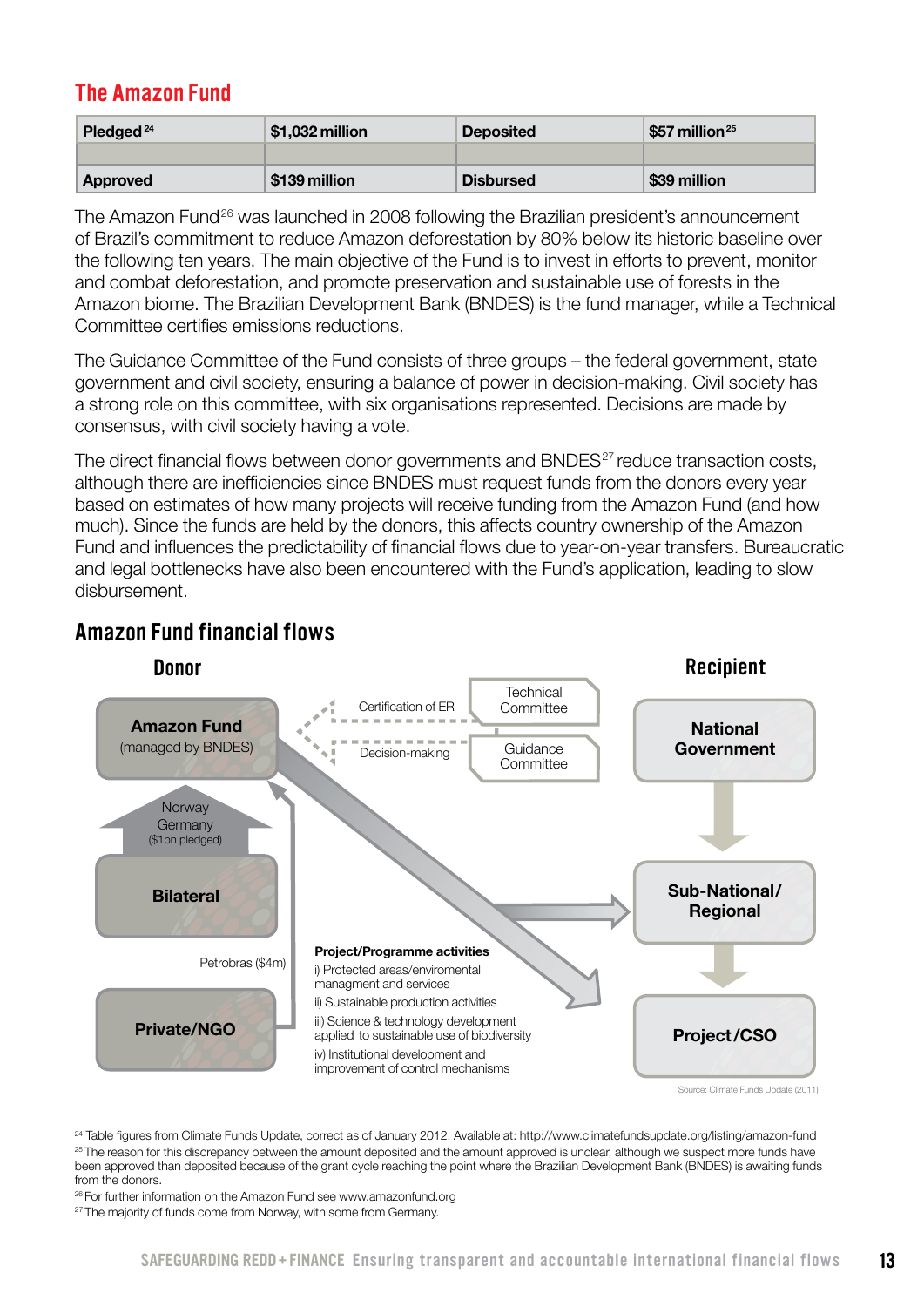### Brief overview of non-forest funding

### Global Environment Facility (GEF)

The GEF28 promotes a set of minimum fiduciary standards for the implementing agencies responsible for the disbursement of its funds.<sup>29</sup> The eleven core areas of the minimum fiduciary standards demonstrate a way to overcome issues of comparability and compatibility across various implementing and executing agencies/institutions (even within the UN or World Bank) by having them agree on a set of minimum standards for fiduciary controls and financial safeguards.<sup>30</sup>

In the case of REDD+ a similar outcome could potentially be achieved by having an overarching institution, such as the Green Climate Fund, to ensure a consistent set of strong standards. A major benefit of setting minimum standards is clarity for the recipient REDD+ country governments and institutions, because they would not have to demonstrate to each donor or implementing agency that they meet each of their respective fiduciary standards.

As of June 2010, only four agencies – the African Development Bank (AfDB), the European Bank for Reconstruction and Development (EBRD), the Inter-American Development Bank (IDB) and the UN Industrial Development Organisation (UNIDO) – met these minimum requirements in each category.31 While other implementing agencies have not reached the minimum standard in certain areas, they have developed action plans to demonstrate how they intend to do so. The three UN-REDD implementing agencies – UNEP, UNDP and FAO – are amongst those working towards meeting all 11 criteria. At the GEF Council meeting in May 2011, FAO reported to the GEF that it has achieved full compliance on procurement, investigations function and hotline and whistleblower protection, while making steady progress on the others.<sup>32</sup> Both UNDP and UNEP reported that they expect to reach full compliance by early 2012, when they satisfy the 'external audit' criterion by adhering to International Public Sector Accounting Standards (IPSAS).<sup>33</sup>

#### The Adaptation Fund

The Adaptation Fund<sup>34</sup> was launched in 2007 to finance adaptation projects and programmes in developing countries deemed particularly vulnerable to the impacts of climate change. It is financed by a levy on every Certified Emissions Reduction issued through the Kyoto Protocol Clean Development Mechanism. Although this provides a predictable self-financed funding stream, it is vulnerable to the state of carbon markets and the Clean Development Mechanism, and will not be sufficient to meet the adaptation financing gap.

<sup>28</sup> For further information on the Global Environmental Facility, see www.thegef.org

<sup>29</sup> See http://www.thegef.org/gef/fiduciary\_standards

<sup>30</sup>The eleven core areas of the minimum fiduciary standards fall under the following headings: (1) External Financial Audit (2) Financial Management (3) Financial Disclosure (4) Code of Ethics (5) Internal Audit (6) Project Appraisal Standards (7) Procurement Processes and Guidelines (8) Monitoring and Project-at-Risk Systems (9) Evaluation Function (10) Investigation Function (11) Hotline & Whistleblower Protection. See Global Environment Facility, 2007. *GEF Policy Paper - Recommended minimum fiduciary standards for GEF implementing and executing agencies*, Washington, D.C., USA

<sup>31</sup>See http://www.thegef.org/gef/fiduciary\_standards

<sup>32</sup>Global Environment Facility, 2011. *Agency progress on meeting the GEF fiduciary standards (GEF/C.40/Info.10)*, Washington, D.C., USA. 33 Ibid

<sup>&</sup>lt;sup>34</sup> For further information on the Adaptation Fund, see www.adaptation-fund.org'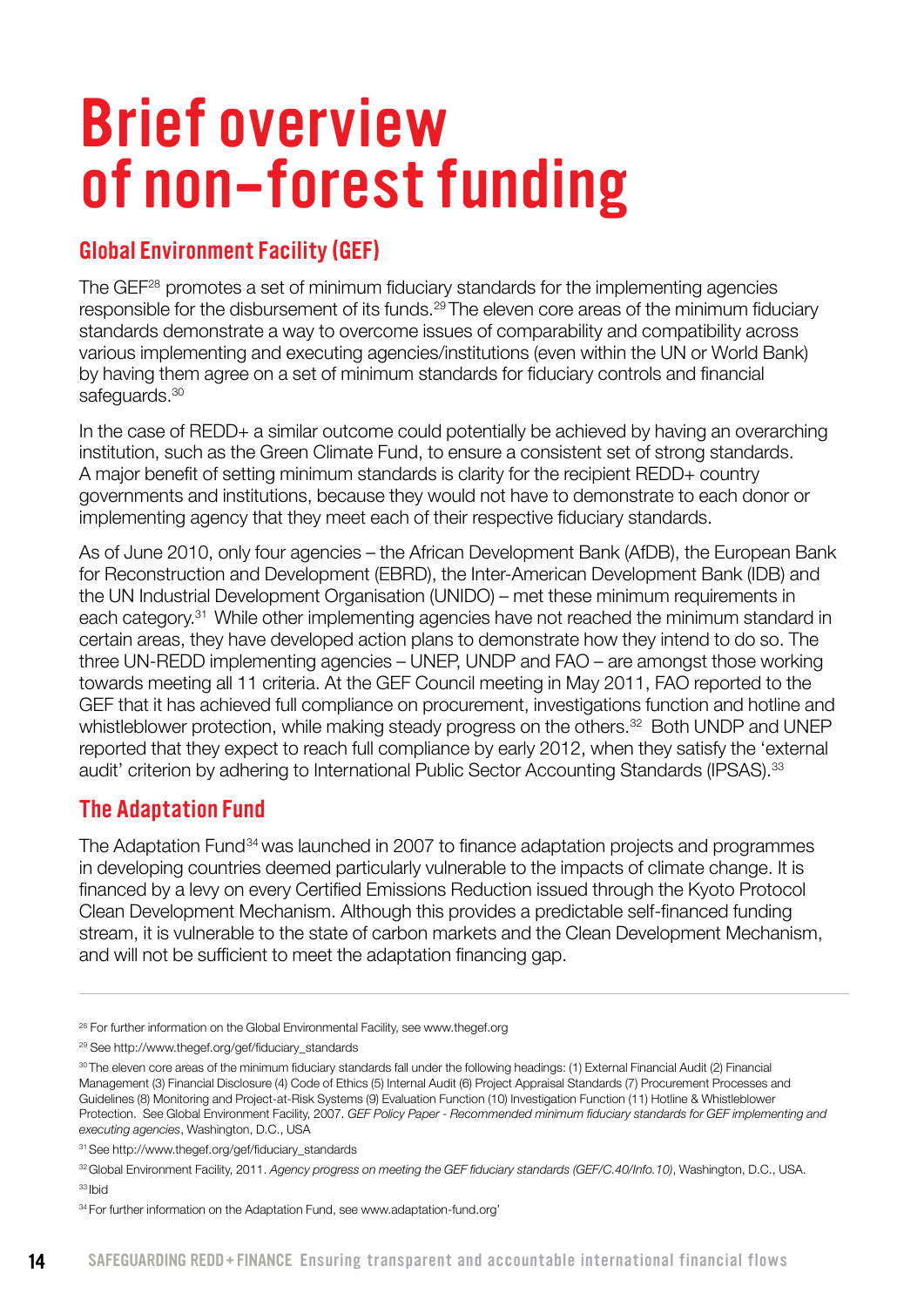The Adaptation Fund engages civil society and finds ways to include stakeholders in consultative processes and projects, with a particular emphasis on the most vulnerable communities. It also integrates good practice on transparency of meetings by opening them to observers and the general public, making key documents available beforehand, providing a webcast for observers and holding regular sessions with civil society organisations to maintain an open and continuous dialogue. Developing countries also have a majority on the Fund's board, giving them a greater sense of ownership.

#### The Global Fund to Fight AIDS, Tuberculosis and Malaria

The Global Fund to Fight AIDS, Tuberculosis and Malaria,<sup>35</sup> created in 2002, is a mechanism that collects public and private contributions to finance grants for the prevention and treatment of HIV/ AIDS, tuberculosis and malaria. The Global Fund's Board represents a positive model in equity and stakeholder engagement by bringing together donor and recipient governments, NGOs, the private sector and the communities affected by its activities. Widespread representation at the board level ensures that strategic decision-making is governed from multiple perspectives and based on a better understanding of the reality on the ground (rather than a perceived reality from evaluations and impact assessments).

The Fund seeks to ensure effective disbursal of funding by providing performance-based payments in tranches. Recent evidence, however, suggests there is room for improvement in monitoring performance, including in tracking and investigating the theft of drugs from government medical stores.<sup>36</sup>

The Fund's Office of the Inspector General provides clear oversight over financial management and deals with allegations of corrupt practices. Some observers, however, contend that the Fund's oversight mechanisms are not strong enough to protect against wasteful spending, particularly in countries that have a well documented history of corruption and poor financial management.<sup>37</sup>

<sup>35</sup> For further information on the Global Fund to Fight AIDS, Tuberculosis and Malaria, see www.theglobalfund.org

<sup>36</sup> Bate, R., 2010. *Do Aid Agencies Want to Know When Their Medicines Go Missing?* American Enterprise Institute for Public Policy Research, Health Policy Outlook (5)

<sup>37</sup> Salaam-Blyther, T., 2011. *The Global Fund to Fight AIDS, Tuberculosis, and Malaria: U.S. contributions and issues for Congress*, Washington, DC, USA: Congressional Research Service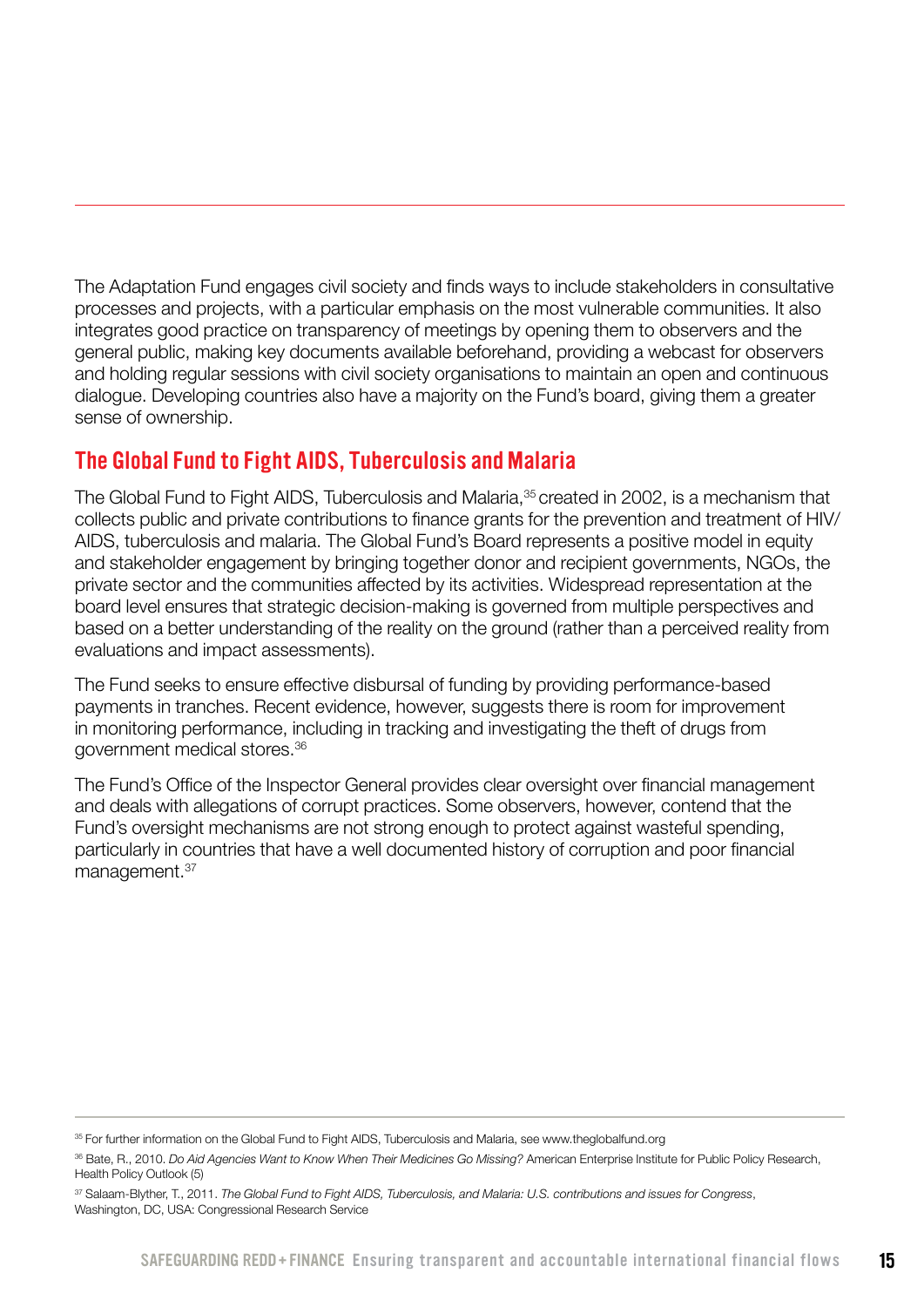# Observed best practice

Based upon this review of existing REDD+ and non-REDD+ funds, the following best practices relevant to improving the effectiveness, transparency and accountability of REDD+ international financial flows can be identified:

- A clear set of minimum fiduciary standards (with specific criteria for assessment and procedures for addressing shortfalls), such as those promoted by the GEF, are applied across all implementing agencies involved in REDD+ financial flows.
- Financial accounts, donor contributions and expenditures are publicly available and up-todate (e.g. UN-REDD MDTF).
- Meetings to govern REDD+ funds are open to observers and the general public, including media, and a webcast for observers is provided (as is the practice with the Adaptation Fund). Key documents are made available beforehand. The fund also holds regular sessions with civil society organisations, including representatives of forest communities, to maintain an open and continuous dialogue.
- There is a balance of power between donor and recipient countries in the decision-making process to disburse funds, with representation from civil society organisations, indigenous peoples and local communities (preferably in a voting capacity as occurs on the UN-REDD Policy Board).
- Allowing sub-national and local entities direct access to funds (bypassing national governments), when used appropriately and with stringent financial safeguards, is an effective way for REDD+ financial flows to reach project-level activities and reduce risks of misallocation at national level (e.g. the Congo Basin Forest Fund).
- Keeping the number of intermediaries between the source of money and its expenditure to a minimum avoids unnecessary transaction costs (e.g. the Amazon Fund).
- Payment in tranches dependent on performance ensures greater effectiveness of disbursed funding (e.g. the Global Fund to Fight AIDS, Tuberculosis and Malaria)
- The presence of an official independent investigative body, such as the Office of the Inspector General that oversees the Global Fund to Fight AIDS, Tuberculosis and Malaria, provides clear oversight over financial management and deals with allegations of corrupt practices.
- Predictable funding arrangements, over specified timeframes, will allow REDD+ recipient countries to prepare their activities with greater certainty and purpose. This is a benefit of the finance arrangement for the Adaptation Fund, while the lack of predictable funding arrangements for the Amazon Fund is one of its drawbacks.

It should also be noted that the International Aid Transparency Initiative (IATI),<sup>38</sup> a voluntary, multi-stakeholder initiative set up in the wake of the 2005 Paris Declaration on Aid Effectiveness and the 2008 Accra Agenda for Action, aims to make information about aid spending easier to find, use and compare. IATI offers a useful shared standard which could also be adapted and applied to REDD+ public financial flows.

<sup>38</sup> See www.aidtransparency.net for further information.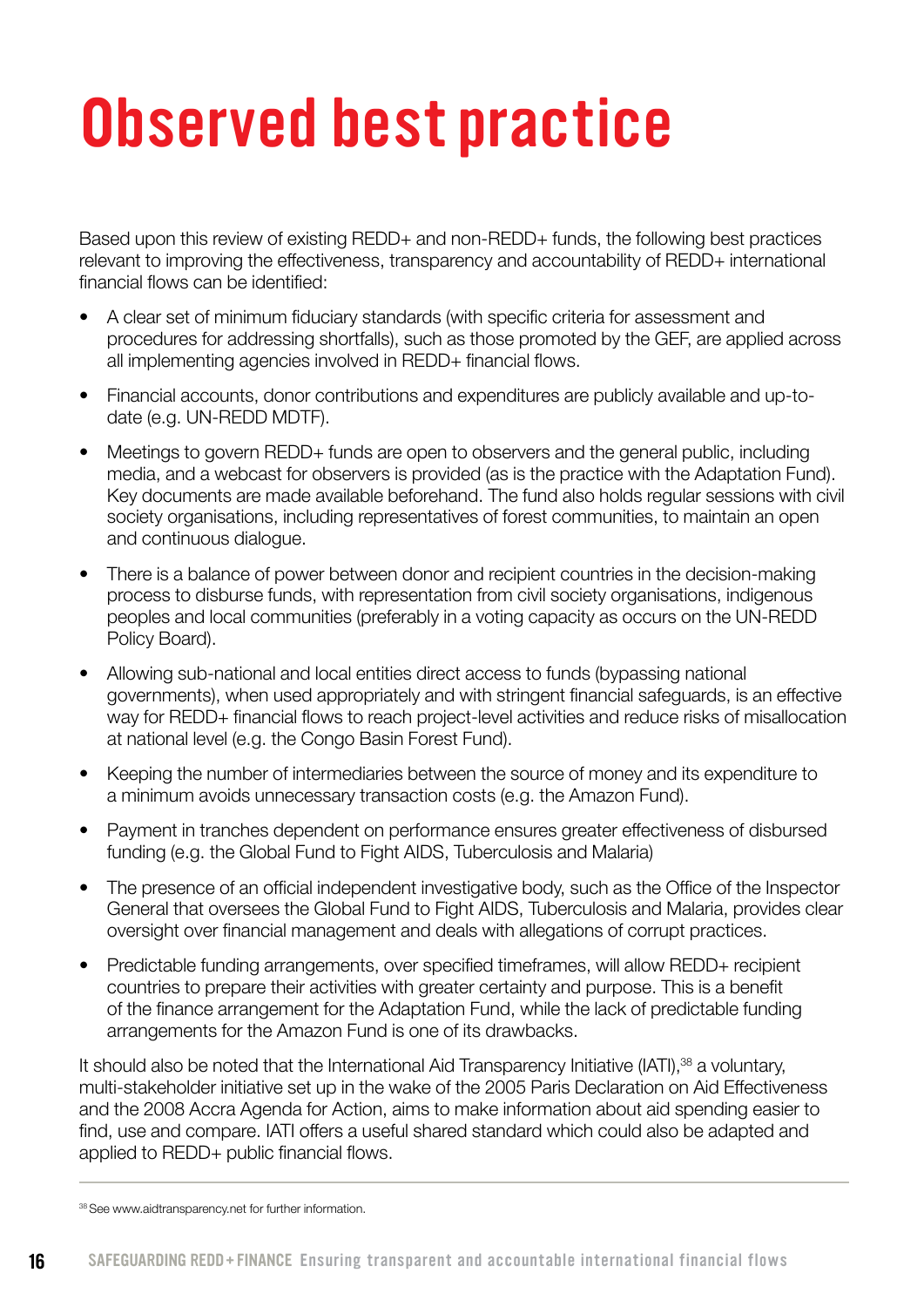# Future REDD+ funding

The third phase of REDD+ will involve payment for results in reducing greenhouse gas emissions from forest loss (Phase 3). At the recent climate change conference in Durban in December 2011 it was agreed that finance for results-based actions could come from a wide variety of sources, including public, private, bilateral, multilateral and alternative sources.<sup>39</sup> While the mode and procedures for delivery of finance are expected to be determined in 2012, the decision recognises a role for fund-based mechanisms in the longer term, and also possibly some new market-based approaches. Successful operation of a fund-based mechanism in Phase 3, however, would require increased attention to the fiduciary safeguards and governance described below, combined with attention to measures to ensure environmental integrity such as robust methodologies for measurement, reporting and verification of 'results'. It would also require sufficient human capacity at all levels to support project implementation, conduct measurement, reporting and verification and provide the necessary oversight and approvals.

To assist the development of funding frameworks for REDD+, Global Witness presents overleaf a number of recommendations. These address the design features for any new global financing mechanism, as well as for the refinement of existing mechanisms, and are aimed at limiting misrepresentation, misappropriation and corruption of financial flows and, conversely, promoting features to enhance transparency, accountability and efficiency in financial flows.

39 See paragraph 65 of the *Outcome of the work of the Ad Hoc Working Group on Long-term Cooperative Action under the Convention (available* at http://unfccc.int/files/meetings/durban\_nov\_2011/decisions/application/pdf/cop17\_lcaoutcome.pdf).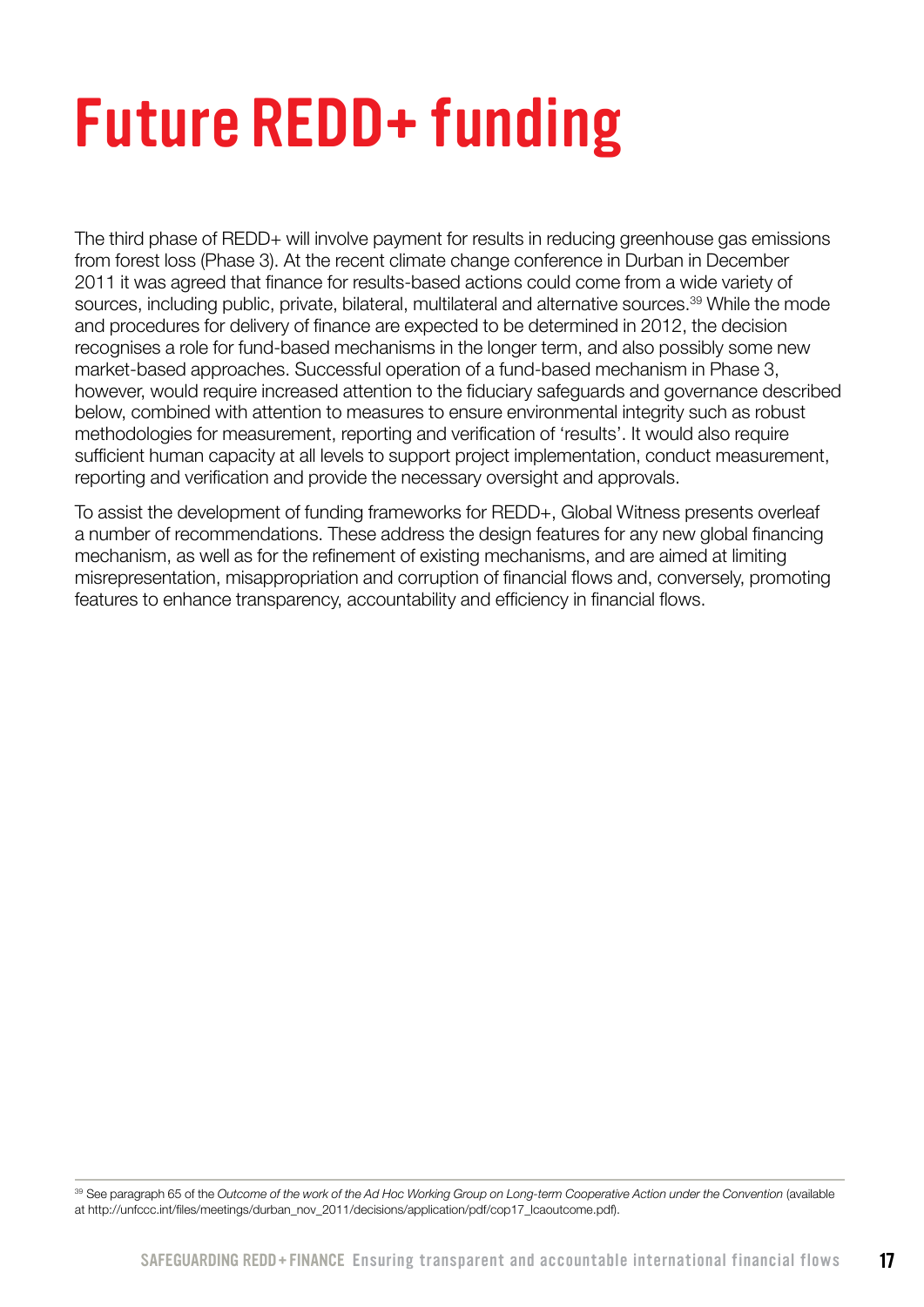## Recommendations

The recommendations below are likely to vary considerably in their costs and effectiveness. The costs and benefits of any proposed measure should be carefully evaluated in light of the likelihood and impact of the risk it aims to mitigate. In addition, safeguards may have unintended consequences, which need to be examined in the specific context in which they may occur. Some risks and corresponding mitigation measures are symmetrical and can at best be balanced rather than eliminated completely: for example, measures to prevent over-allocation of funds may increase the risk of stagnant funds, and vice versa; attempts to reduce funding overlaps may increase the risk of gaps in funding, and vice versa. Because of this, the following mitigation measures should be interpreted as a menu of possible options, rather than a set of firm recommendations.

| <b>Recommendations</b>                                             | <b>Measures</b>                                                                                                                                                                                                                                                                                                                                                                                                                                                                                                                                                                                                                                                                                                                                                                                                                                                                                                                                                                                                                                                                                                                                                                                                                                                                                                                                                       |
|--------------------------------------------------------------------|-----------------------------------------------------------------------------------------------------------------------------------------------------------------------------------------------------------------------------------------------------------------------------------------------------------------------------------------------------------------------------------------------------------------------------------------------------------------------------------------------------------------------------------------------------------------------------------------------------------------------------------------------------------------------------------------------------------------------------------------------------------------------------------------------------------------------------------------------------------------------------------------------------------------------------------------------------------------------------------------------------------------------------------------------------------------------------------------------------------------------------------------------------------------------------------------------------------------------------------------------------------------------------------------------------------------------------------------------------------------------|
| (i) Improve<br>transparency on<br>commitments and<br>disbursements | Donors should publish their commitments and disbursements in a timely,<br>$\bullet$<br>comprehensive and comparable manner in line with the International Aid<br>Transparency Initiative (IATI) and the Bangkok Call for Action <sup>40</sup><br>Agree on definitions of 'new' and 'additional', and on how to properly<br>$\bullet$<br>distinguish between or classify REDD+ finance and official development<br>assistance (ODA)<br>Donor pledges should specify whether or not the donor intends to count<br>$\bullet$<br>the funding as ODA and whether or not it is new and additional<br>Develop a standardised mandatory reporting template for REDD+ donor<br>$\bullet$<br>countries for amounts pledged, programmed and disbursed<br>Develop an appropriate marker system for identifying REDD+ funds within<br>$\bullet$<br>ODA commitments as reported through IATI best practice and the OECD<br>Creditor Reporting System (CRS) <sup>41</sup><br>Consolidate existing REDD+ databases into a single, fully transparent<br>$\bullet$<br>financial tracking and reporting system (see Attachment 2), consistent with<br>the OECD CRS and run by an appropriate international body<br>Harmonise preparation of annual financial statements by REDD+ funds,<br>$\bullet$<br>with public disclosure and independent audit by accredited financial<br>auditors |
| (ii) Improve<br>transparency on<br>decision-making                 | All significant decision-making meetings of REDD+ funds should be open<br>$\bullet$<br>to observers and the general public, including through live webcast where<br>practicable<br>Parliaments in REDD+ countries should be encouraged to engage in<br>$\bullet$<br>significant REDD+ programme decisions<br>Key documents should be made available online before meetings,<br>$\bullet$<br>and reasons for decisions taken should be published within specified<br>time-frames                                                                                                                                                                                                                                                                                                                                                                                                                                                                                                                                                                                                                                                                                                                                                                                                                                                                                       |

<sup>40</sup>*Bangkok Call for Action*, developed at the Asia-Pacific Climate Change Finance and Aid Effectiveness dialogue held on 19–20 October 2010. This document can be downloaded at http://www.oecd.org/dataoecd/57/27/46517810.pdf.

41 Similar to the 'Rio Markers' currently used to identify ODA commitments that are related to climate change mitigation and adaptation (qualitatively assigned a score from "0 = not targeted" to "1 = significant objective" or "2 = principal objective") - see http://www.oecd.org/document/6/0,3746, en\_2649\_34447\_43843462\_1\_1\_1\_1,00.html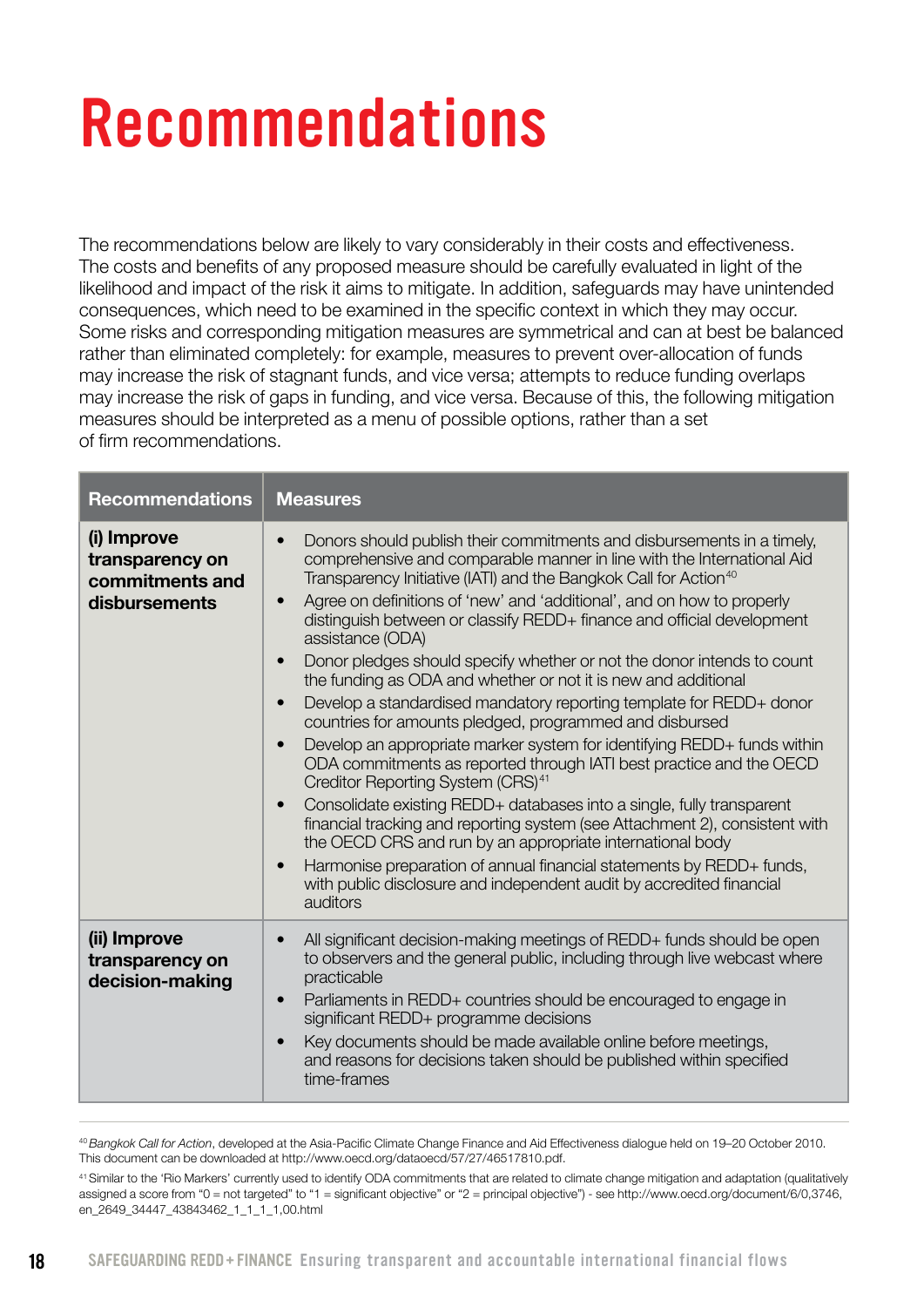| (iii) Improve<br>accountability | Involve civil society, indigenous peoples and local communities in the<br>design phase of REDD+ accountability mechanisms, as well as in<br>implementation                                                                                                                                                                                                                                                              |
|---------------------------------|-------------------------------------------------------------------------------------------------------------------------------------------------------------------------------------------------------------------------------------------------------------------------------------------------------------------------------------------------------------------------------------------------------------------------|
|                                 | Parliaments, where democratically elected, should be encouraged to<br>$\bullet$<br>engage in and approve significant REDD+ programme decisions                                                                                                                                                                                                                                                                          |
|                                 | Overall responsibility for decision-making and financial control should<br>$\bullet$<br>rest with a single board or committee, the membership of which should<br>include representatives from donor and recipient countries as well as from<br>civil society from donor countries and from indigenous peoples and local<br>communities in recipient countries (membership should preferably be in a<br>voting capacity) |
|                                 | Internal responsibilities for financial control should be clearly defined<br>$\bullet$<br>and include effective means of coordination with representatives from<br>all relevant implementing or partner agencies to ensure that all possible<br>funding pathways are covered                                                                                                                                            |
|                                 | Provide funds in tranches, with release of further tranches dependent on<br>positive third-party audit of performance                                                                                                                                                                                                                                                                                                   |
|                                 | Adopt clear procedures for identifying, declaring and acting on conflicts of<br>interest                                                                                                                                                                                                                                                                                                                                |
|                                 | To avoid conflicts of interest, private sector contributors to REDD+ funds<br>should not be involved in the disbursement decision-making process                                                                                                                                                                                                                                                                        |
|                                 | Follow best practice in anti-corruption safeguards (see Attachment 3)                                                                                                                                                                                                                                                                                                                                                   |
|                                 | A redress mechanism, for example with an ombudsman, should be<br>$\bullet$<br>available for any individual or organisation with a complaint or grievance                                                                                                                                                                                                                                                                |
|                                 | REDD+ funds should jointly fund a single independent financial<br>investigative office with the necessary powers to investigate any possible<br>misrepresentation or misappropriation of funds                                                                                                                                                                                                                          |
| (iv) Improve<br>efficiency      | Establish or assign an existing entity as a coordination entity within REDD+<br>recipient countries (if not already established). This coordination entity<br>should define REDD+ needs and match these to donor capabilities to<br>minimise overlap and achieve maximum effectiveness                                                                                                                                  |
|                                 | Continue and enhance coordination activities between existing funds, such<br>as joint annual meetings of governing bodies, regular planning meetings<br>and information sharing, including a peer review process to promote<br>dissemination of high quality information <sup>42</sup>                                                                                                                                  |
|                                 | Ensure that a range of sizes of funds is available, so that momentum<br>can be built towards larger applications for funds in countries, sectors or<br>activities with lower capacity <sup>43</sup>                                                                                                                                                                                                                     |
|                                 | Assess human resources capacity in REDD+ fund recipient entities; design<br>and implement a capacity building programme focused on anti-corruption<br>measures for REDD+ financial transactions                                                                                                                                                                                                                         |
|                                 | Develop a standardised reporting framework and set of definitions<br>$\bullet$<br>specifically on transaction costs (e.g. overheads) for REDD+ intermediary<br>institutions                                                                                                                                                                                                                                             |
|                                 | Regularly review performance across comparable funds to identify best<br>practice in organisational structure, processes and safeguards                                                                                                                                                                                                                                                                                 |
|                                 |                                                                                                                                                                                                                                                                                                                                                                                                                         |

<sup>42</sup>Recent coordination efforts between UN-REDD, FCPF and FIP include (i) **Joint annual meetings** of the governing bodies, (ii) **Regular planning meetings** between respective secretariats and other REDD+ institutions (CBFF, GEF, Amazon Fund), (iii) Populating and managing the **Voluntary REDD+ Database** (see Attachment 2); and (iv) **Information sharing** of lessons learned, training materials, contacts, calendars, key documents (e.g. REDD+ Partnership and UN-REDD online collaborative Workspace).

<sup>43</sup>See for example the EU REDD Facility, http://www.euflegt.efi.int/files/attachments/euflegt/presentation\_eu\_redd\_facility\_040711.pdf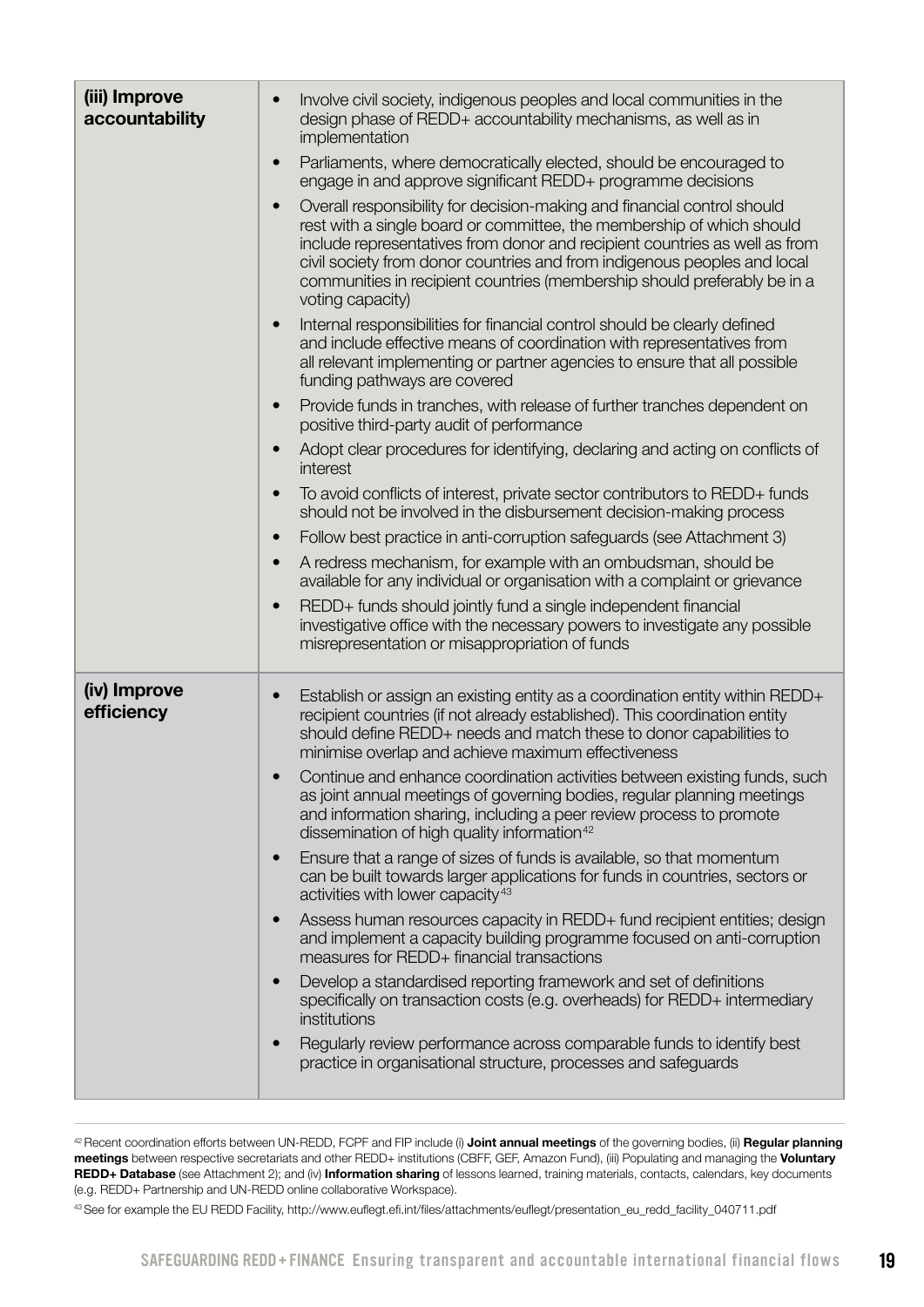Key recommendations for design and implementation of a new international mechanism (assuming that this would be fund-based for both Phase 2 and Phase 3) include:

- **Membership of the peak decision-making body should include representatives from donor and recipient countries**, as well as from civil society, indigenous peoples and local communities affected by REDD+ actions
- **Transparent decision-making**, with all significant meetings open to observers, including through live webcast where possible, key documents available through the media and online, and reasons for decisions published within specified time-frames, combined with a redress mechanism such as an independent ombudsman or appeal process
- **A clear set of minimum fiduciary standards** (with specific criteria for assessment and procedures for addressing shortfalls) **for implementing agencies**, so that, in principle, a variety of implementing agencies could be accredited to disburse funds in different countries or regions, **including opportunities for direct access** in certain circumstances
- **Standardised preparation of financial accounts for the international mechanism and all implementing agencies, with public disclosure and independent audit** by accredited financial auditors

While these recommendations are aimed at the international level, the same generic principles should be cascaded down to national and sub-national levels in recipient countries to ensure effective, transparent and accountable financial flows all the way to the ultimate beneficiaries: indigenous peoples and local communities, forest owners and the forest itself. A critical factor to address this is budget transparency at the national and sub-national levels. Further, as the potential for certain risks, such as corruption, increases with proximity to the point where money is actually spent, additional safeguards which are specific to the country and/or organisation involved should also apply.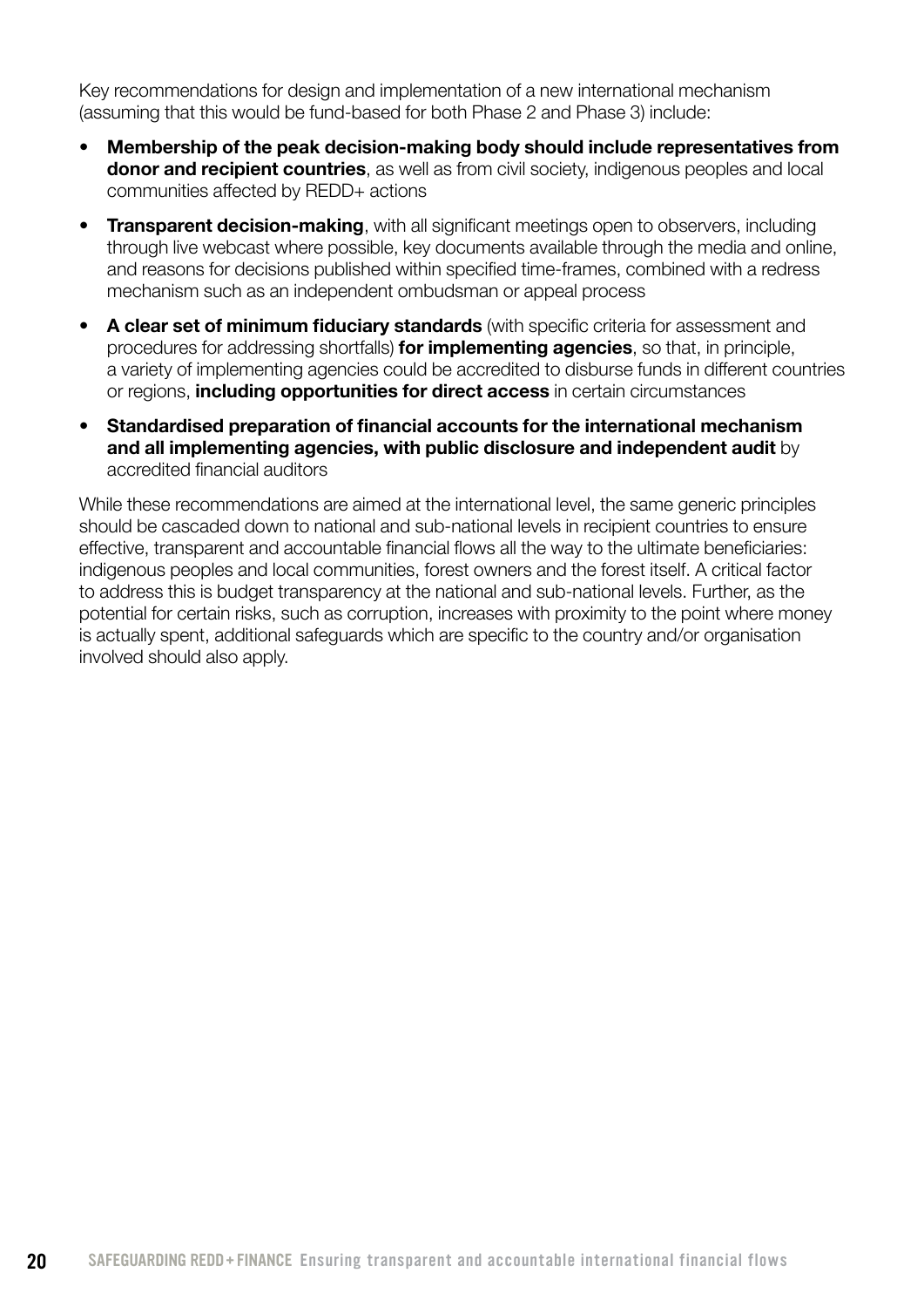## Attachment 1:

### Cancun Agreement Guidance and Safeguards for REDD+

**Guidance and safeguards for policy approaches and positive incentives on issues relating to reducing emissions from deforestation and forest degradation in developing countries; and the role of conservation, sustainable management of forests and enhancement of forest carbon stocks in developing countries (Source: FCCC/ CP/2010/7/Add.1)**

#### **1. The activities referred to in paragraph 70 of this decision [Decision 1/CP.16] should:**

- (a) Contribute to the achievement of the objective set out in Article 2 of the Convention;
- (b) Contribute to the fulfilment of the commitments set out in Article 4, paragraph 3, of the Convention;
- (c) Be country-driven and be considered options available to Parties;
- (d) Be consistent with the objective of environmental integrity and take into account the multiple functions of forests and other ecosystems;
- (e) Be undertaken in accordance with national development priorities, objectives and circumstances and capabilities and should respect sovereignty;
- (f) Be consistent with Parties' national sustainable development needs and goals;
- (g) Be implemented in the context of sustainable development and reducing poverty, while responding to climate change;
- (h) Be consistent with the adaptation needs of the country;
- (i) Be supported by adequate and predictable financial and technology support, including support for capacity-building;
- (j) Be results-based;
- (k) Promote sustainable management of forests.

#### **2. When undertaking the activities referred to in paragraph 70 of this decision, the following safeguards should be promoted and supported:**

- (a) That actions complement or are consistent with the objectives of national forest programmes and relevant international conventions and agreements;
- (b) Transparent and effective national forest governance structures, taking into account national legislation and sovereignty;
- (c) Respect for the knowledge and rights of indigenous peoples and members of local communities, by taking into account relevant international obligations, national circumstances and laws, and noting that the United Nations General Assembly has adopted the United Nations Declaration on the Rights of Indigenous Peoples;
- (d) The full and effective participation of relevant stakeholders, in particular indigenous peoples and local communities, in the actions referred to in paragraphs 70 and 72 of this decision;
- (e) That actions are consistent with the conservation of natural forests and biological diversity, ensuring that the actions referred to in paragraph 70 of this decision are protection and conservation of natural forests and their ecosystem services, and to enhance other social and environmental benefits;
- (f) Actions to address the risks of reversals;
- (g) Actions to reduce displacement of emissions.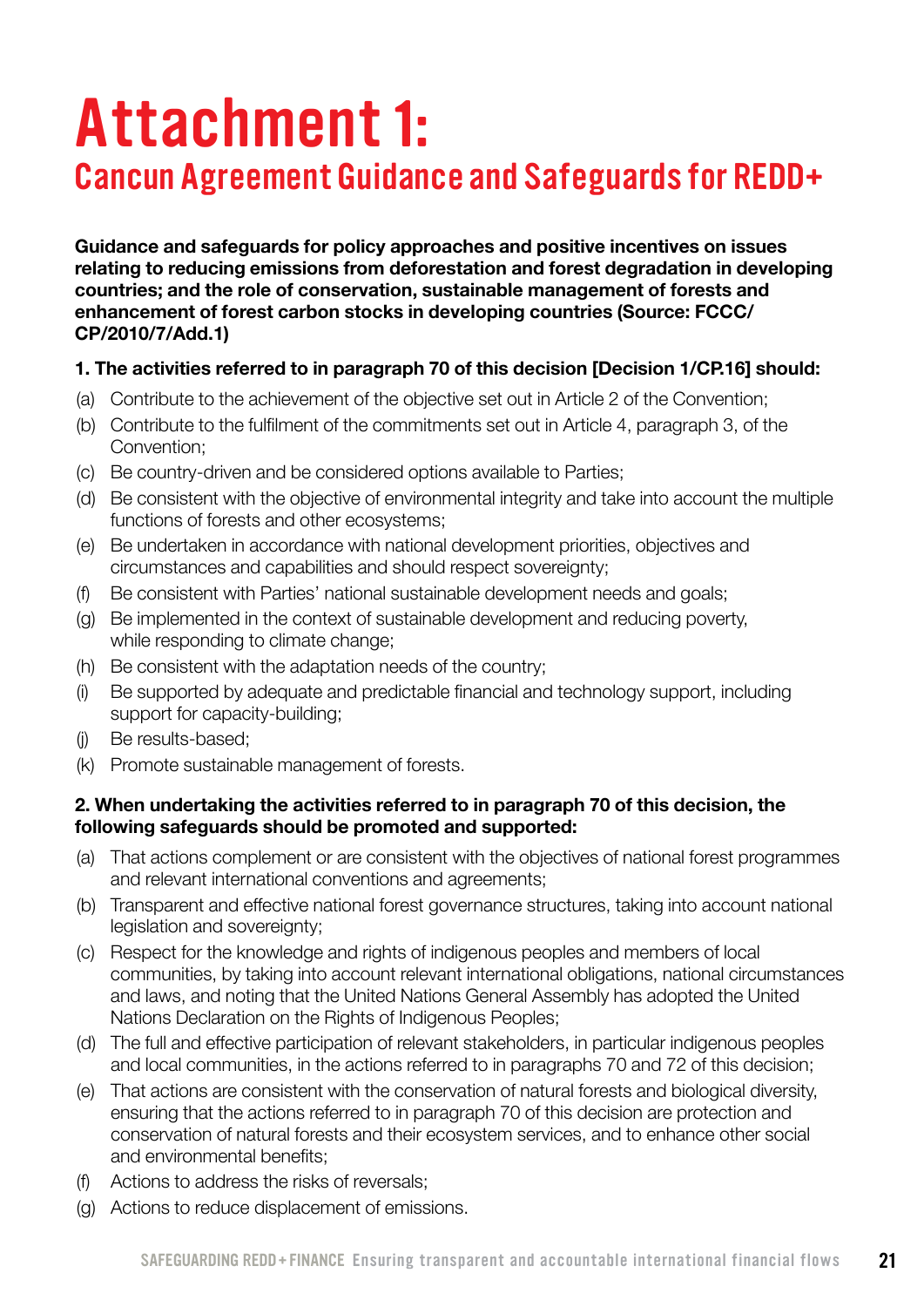# Attachment 2:

### Various existing tools to track and present REDD+ financing commitments and disbursements

| <b>Tool</b>                                            | <b>Managed by</b>                                                                                 | <b>Description</b>                                                                                                                                                                                                                                                                                                                                                                                                                                                                                                               |
|--------------------------------------------------------|---------------------------------------------------------------------------------------------------|----------------------------------------------------------------------------------------------------------------------------------------------------------------------------------------------------------------------------------------------------------------------------------------------------------------------------------------------------------------------------------------------------------------------------------------------------------------------------------------------------------------------------------|
|                                                        |                                                                                                   | <b>International Initiatives</b>                                                                                                                                                                                                                                                                                                                                                                                                                                                                                                 |
| <b>Voluntary</b><br>REDD+<br><b>Database</b><br>(VRD)  | REDD+<br>Partnership                                                                              | Formally launched at the REDD+ Partnership meeting in Japan<br>in 2010, it builds on the initial data collection effort by Australia,<br>France and Papua New Guinea launched during the Paris-<br>Oslo process. The VRD aims to improve transparency around<br>REDD+, support efforts to identify, analyse and address gaps<br>and overlaps in REDD+ financing, and help share experiences<br>on REDD+.<br>Relies solely on information voluntarily submitted by countries<br>and institutions.<br>http://reddplusdatabase.org/ |
| <b>Climate Funds</b><br><b>Update</b>                  | <b>Overseas</b><br><b>Development</b><br>Institute and<br><b>Heinrich Böll</b><br><b>Stiftung</b> | An independent website that presents publicly available<br>information on climate finance and REDD+ funds in a<br>standardised format.<br>Facilitates comparability and provides graphs and statistics<br>on the source and focus of every existing fund, including how<br>much is pledged, deposited, approved and disbursed.<br>http://www.climatefundsupdate.org/                                                                                                                                                             |
| <b>Fast Start</b><br><b>Finance</b><br>website         | <b>Coalition of</b><br>governments,<br>led by the<br><b>Netherlands</b>                           | Countries determine the reporting template and level of<br>specificity they provide.<br>http://www.faststartfinance.org/home                                                                                                                                                                                                                                                                                                                                                                                                     |
| <b>New and</b><br><b>Additional</b><br><b>Tracking</b> | <b>WRI</b>                                                                                        | Focus on tracking and reporting pledges from donor countries,<br>including what is 'new and additional' and the channelling<br>institution(s) used.<br>http://www.wri.org/publication/summary-of-developed-<br>country-fast-start-climate-finance-pledges                                                                                                                                                                                                                                                                        |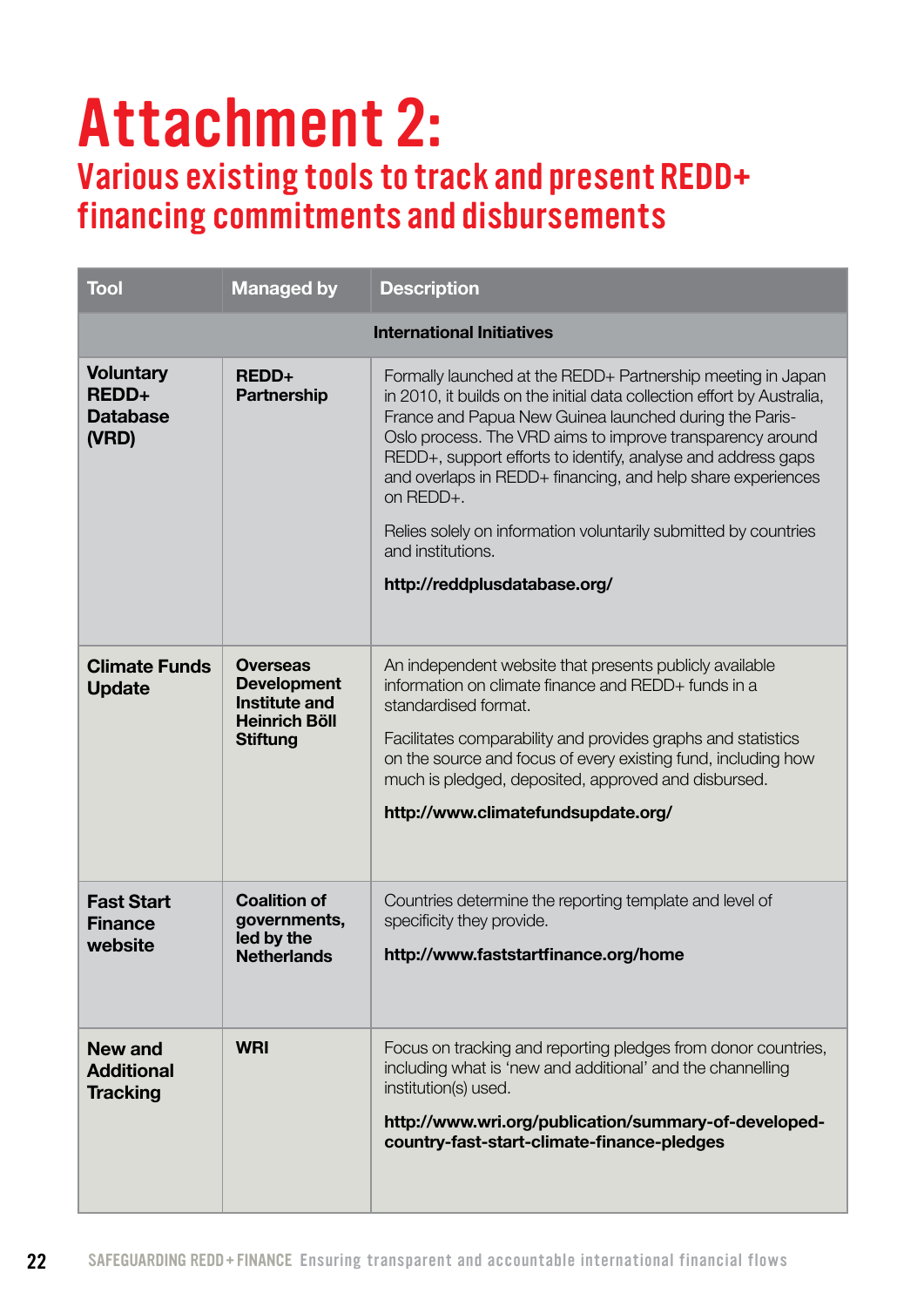| <b>Tool</b>                                                                               | <b>Managed by</b>                                                                                                       | <b>Description</b>                                                                                                                                                                                                                                                                                                                                                                                                                                                                                                                                                                                                                                                                                                                          |
|-------------------------------------------------------------------------------------------|-------------------------------------------------------------------------------------------------------------------------|---------------------------------------------------------------------------------------------------------------------------------------------------------------------------------------------------------------------------------------------------------------------------------------------------------------------------------------------------------------------------------------------------------------------------------------------------------------------------------------------------------------------------------------------------------------------------------------------------------------------------------------------------------------------------------------------------------------------------------------------|
| <b>REDD</b><br><b>Countries</b><br><b>Database</b>                                        | <b>The REDD</b><br><b>Desk</b><br>(Global<br>Canopy<br>Programme<br>and Forum on<br><b>Readiness for</b><br><b>REDD</b> | A centralised and collaborative database of the diverse and<br>rapidly evolving range of ongoing REDD+ activities in tropical<br>forest owning nations. Organised by country, it summarises<br>key information in multiple languages across a broad range of<br>areas including policies, plans, laws, statistics, activities and<br>financing.<br>So far the platform covers only seven countries, but seven<br>more are currently being researched.<br>http://www.theredddesk.org/countries                                                                                                                                                                                                                                               |
| <b>Fast-Start</b><br><b>Finance</b><br><b>Submissions</b><br>by Annex 1<br><b>Parties</b> | <b>UNFCCC</b>                                                                                                           | In December 2010 the UNFCCC Conference of the Parties<br>invited developed countries to provide submissions detailing<br>the fast-start climate finance they are providing, in order to<br>enhance transparency.<br>Ten submissions were received (Australia, Canada, Hungary<br>and the European Commission on behalf of the European<br>Union, Iceland, Japan, Liechtenstein, New Zealand, Norway,<br>Switzerland and USA). Relatively large individual donors such<br>as the UK, France and Germany did not submit information to<br>the UNFCCC.<br>Lack of standardised format and voluntary nature leaves room<br>for improvement.<br>UNFCCC document FCCC/CP/2011/INF.1, http://unfccc.<br>int/resource/docs/2011/cop17/eng/inf01.pdf |
|                                                                                           |                                                                                                                         | <b>Multilateral Initiatives</b>                                                                                                                                                                                                                                                                                                                                                                                                                                                                                                                                                                                                                                                                                                             |
| <b>UN</b><br><b>Multi-Partner</b><br><b>Trust Fund</b><br><b>Office</b><br>Gateway        | <b>UNDP</b>                                                                                                             | Real-time information on contributions, projects and detailed<br>balance of funds as well as resources committed, deposited,<br>budgeted, transferred and expenditures.<br>http://mdtf.undp.org/factsheet/fund/CCF00                                                                                                                                                                                                                                                                                                                                                                                                                                                                                                                        |
| <b>FCPF</b><br><b>Dashboard</b>                                                           | <b>World Bank</b><br>- Forest<br><b>Carbon</b><br><b>Partnership</b><br><b>Facility</b>                                 | Periodical updates of country status on FCPF Readiness<br>progress, with figures on grants signed and/or disbursed,<br>as well as a financial summary.<br>http://www.forestcarbonpartnership.org/fcp/node/283                                                                                                                                                                                                                                                                                                                                                                                                                                                                                                                               |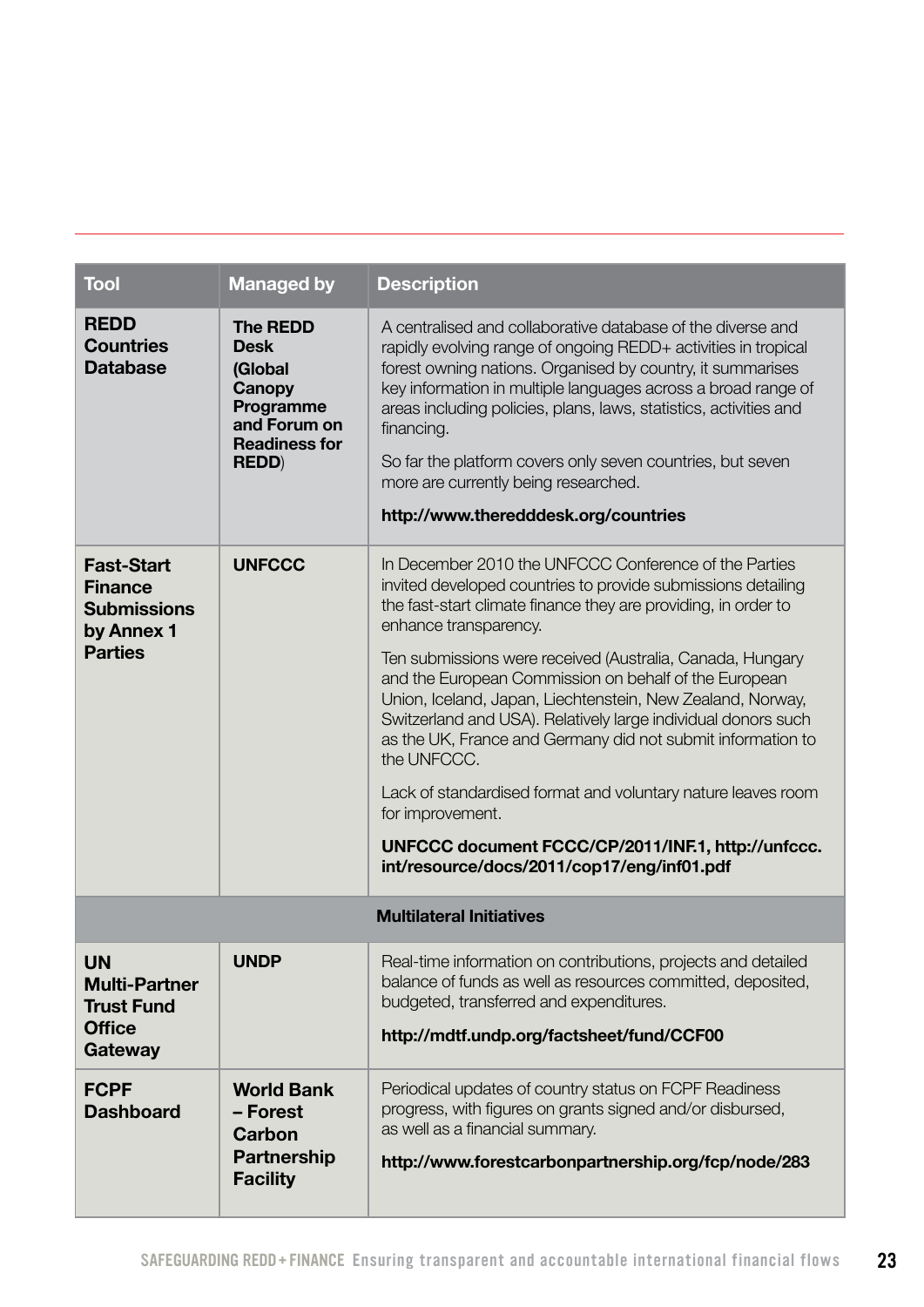# Attachment 3:

### Internationally recognised tools, codes of good practice and guidelines on financial safeguards and anti-corruption principles

### International Aid Transparency Initiative (IATI)

The **IATI** aims to make information about aid spending easier to find, use and compare. It offers a useful standard which could also be adapted for REDD+ public finance flows. www.aidtransparency.net

#### IMF Guide on Resource Revenue Transparency

**The IMF Guide on Resource Revenue Transparency** applies to oil and gas revenues specifically but could potentially have useful application to forest revenues. The guide provides a framework for resource-specific issues to be considered in fiscal transparency assessments and a summary overview of generally recognized good or best practices for transparency of resource revenue management.

http://www.imf.org/external/np/pp/2007/eng/051507g.pdf

#### OECD/DAC Procurement Assessment Methodology

The **OECD/DAC Procurement Assessment Methodology** provides a common tool which developing countries and donors can use to assess the quality and effectiveness of procurement systems.

http://www.oecd.org/document/40/0,3746,en\_2649\_3236398\_37130152\_1\_1\_1\_1,00.html

#### United Nations

The **UNDP Policy on Fraud and other Corrupt Practices** establishes the framework for preventing, identifying, reporting and effectively dealing with fraud and other forms of corruption. http://www.undp.org/about/transparencydocs/UNDP\_Anti\_Fraud\_Policy\_English\_FINAL\_ june\_2011.pdf

The **UNDP Accountability Framework and Oversight Policy** deals with results and riskbased performance management in addition to independent internal and external oversight to provide assurances to UNDP's Executive Board and its Administrator that functional systems of internal controls are in place.

http://www.undp.org/execbrd/pdf/dp08-16Rev1.pdf

The **United Nations Convention Against Corruption** is a legally binding instrument that deals with a range of anti-corruption measures in the following areas: prevention, criminalisation and law enforcement measures, international cooperation, asset recovery, and technical assistance and information exchange.

http://www.unodc.org/documents/treaties/UNCAC/Publications/Convention/08-50026\_E.pdf

### World Bank

For a full list of the World Bank's Operational Policies, visit this link: http://web.worldbank.org/WBSITE/EXTERNAL/PROJECTS/EXTPOLICIES/EXTOPMANUAL/0,,m enuPK:64701763~pagePK:64719906~piPK:64710996~theSitePK:502184,00.html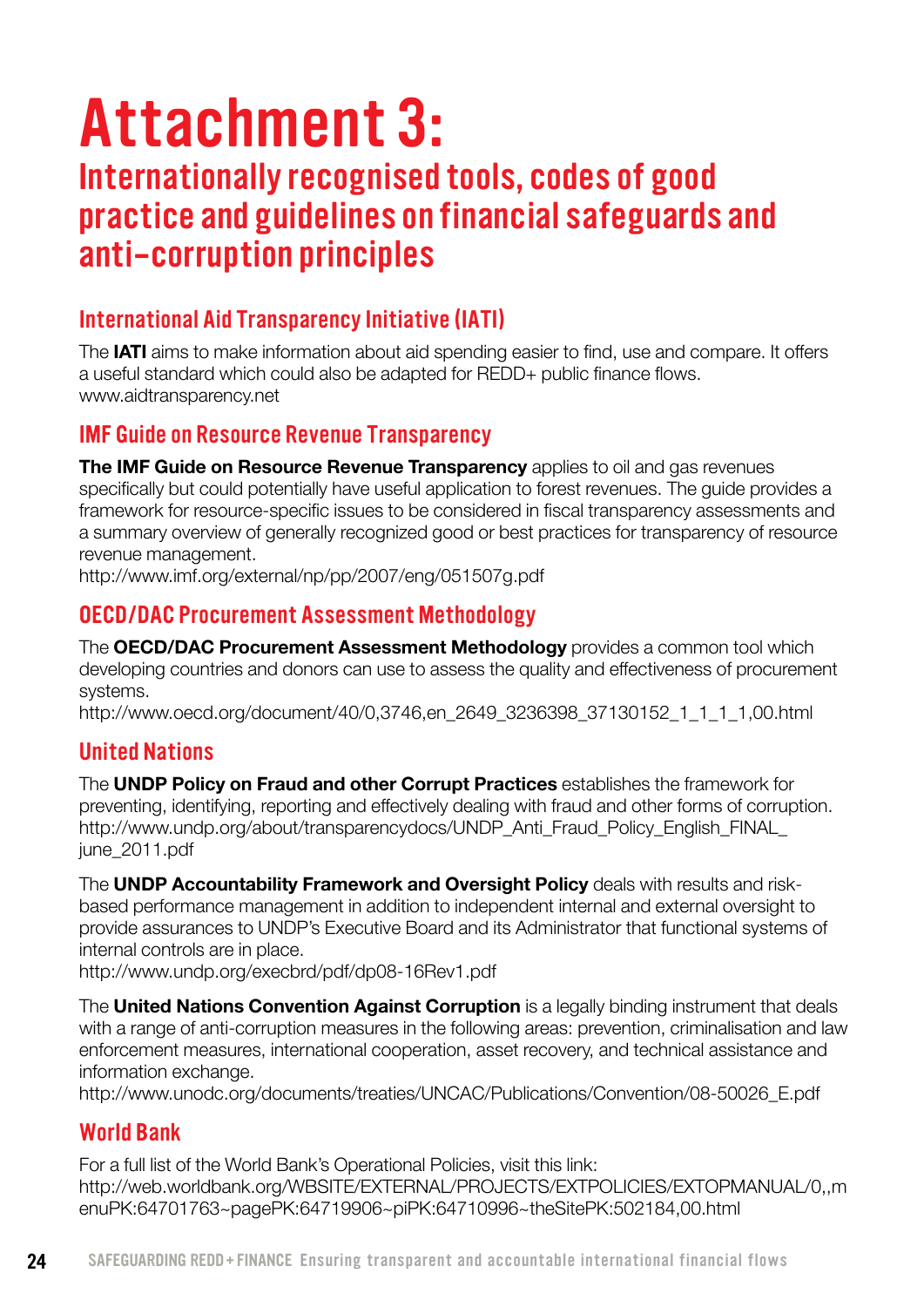The **Governance and Anti-corruption Good Practices for Financial Management Specialists – Project Implementation** explains how implementation support and monitoring activities carried out by financial management staff may be adapted to deal with increased risks of fraud and corruption in weak governance environments.

http://siteresources.worldbank.org/EXTGOVANTICORR/Resources/3035863- 1285875404494/100601\_OPCFM\_Project\_Implementation.pdf

The **Country Integrated Fiduciary Assessment (CIFA)** reviews areas typically covered by the Country Financial Accountability Assessments, Country Procurement Assessment Report, and Public Expenditure Reviews. http://web.worldbank.org/WBSITE/EXTERNAL/EXTOED/EXTFIDUC IARY/0,,contentMDK:21782915~menuPK:5042104~pagePK:64829573~piPK:64829550~theSit ePK:5042089,00.html

The **Implementation Plan for Strengthening World Bank Group Engagement on Governance and Anticorruption** articulates concrete steps to implement the Governance and Anticorruption Strategy of the World Bank Group, but can also serve as a useful resource for other institutions.

http://siteresources.worldbank.org/INTGOVANTICORR/Resources/gacimplementation-aug2007. pdf

The institutional sub-indicators included in the World Bank's **Country Policy and Institutional Assessment** (CPIA) index - notably CPIA 13 (the quality of public financial management systems) and CPIA15 (the quality of public administration) - are publicly available for all IDA recipient countries.

**The Country Procurement Assessment Report** (CPAR) measures fiduciary risks posed by weakness in the procurement systems that may result in uneconomic or inefficient procurement of goods, works, and services with public resources.

http://web.worldbank.org/WBSITE/EXTERNAL/EXTOED/EXTFIDUCIARY/0,,contentMDK:21782 915~menuPK:5042104~pagePK:64829573~piPK:64829550~theSitePK:5042089,00.html

The World Bank's **Single Audit** process came into force in 2009 and means that 100% of the World Bank's Trust Funds are now subject to annual independent audit of their financial statements (principally covering cash in and out, fund balance, investment income and administration fees). These financial statements are prepared according to the 'modified cash basis of accounting' method.

This differs from international accounting standards (US GAAP, Generally Accepted Accounting Principles and IFRS, International Financial Reporting Standards) insofar as receipts are recorded when actually collected (rather than when pledged) and disbursements are recorded when actually paid (rather than when committed).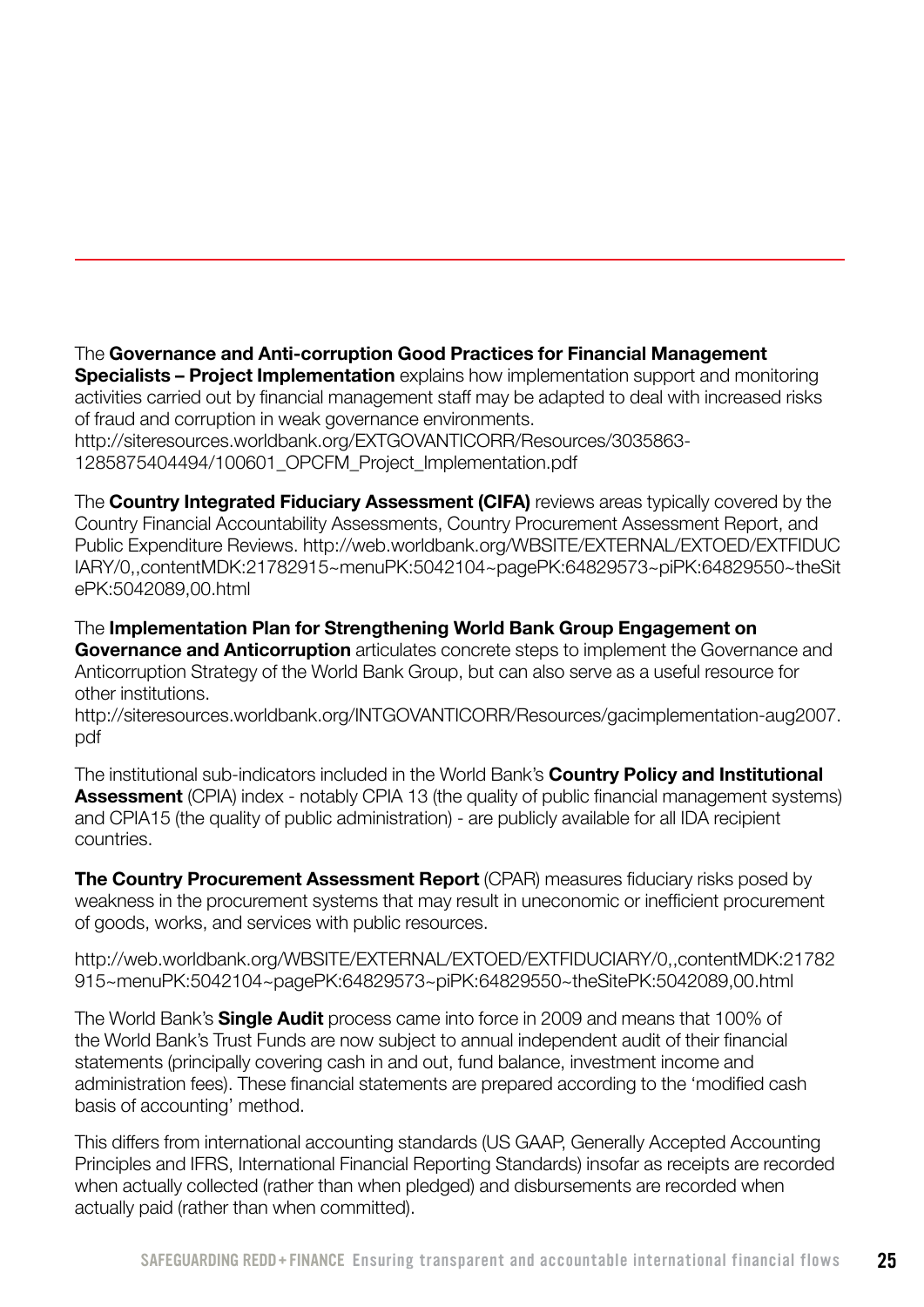Management must make an assertion over the internal controls supporting those financial statements, which includes: 44

- Contributions from donors are recorded in the appropriate trust fund on a timely basis;
- Assets from underlying funds held in trust are segregated from funds of the World Bank Group;
- Transactions are recorded in the underlying financial records and the financial reporting of each trust fund are valid and complete;
- Investment income is earned and credited to the appropriate trust fund in accordance with the terms and provisions of the agreements;
- Disbursements follow established World Bank Group policies and procedures;
- Fees for administering each trust fund are charged in accordance with the terms and provisions of the trust fund agreements;
- Financial reporting is in compliance with the requirements set forth in the legal agreements entered into with the donors.

This management assertion is also independently audited, according to standard AT501 issued by the American Institute of Certified Public Accountants – see: http://www.aicpa.org/Research/Standards/AuditAttest/DownloadableDocuments/AT-00501.pdf

Audited World Bank financial statements, as well as unaudited interim statements and other information is publicly available on the World Bank website (see https://finances.worldbank.org/).

#### Other Indices

- The **Global Integrity Index** (GII) measures at a very disaggregate level the quality of checkand-balance arrangements to prevent the abuse of power, curb corruption, promote public integrity, and assure citizens access to their government in 43 countries (www.globalintegrity. org).
- The **Open Budget Index** (OBI) assesses the public availability of key budget documents, the quality of information they provide, and the timeliness of their dissemination in 59 countries (www.internationalbudget.org).
- The **OECD Procurement Index** assesses the quality of procurement systems in 22 pilot countries (www.oecd.org).
- **Doing Business** indicators measure the quality of formal government regulatory rules on business for 175 countries.
- The **Worldwide Governance Indicators** (WGI) produced by DEC and WBI provide six aggregate measures (based on 33 different survey sources) of the outcomes produced by governance systems, including the extent of corruption, for over 200 countries since 1996.
- **Transparency International's** Corruption Perceptions Index measures the perceived levels of corruption in over 170 countries, publishing an annual ranking of these countries.

<sup>44</sup>See Quinn, B. (2009) *Forest Carbon Partnership Facility Single Audit*. Available at:

http://www.forestcarbonpartnership.org/fcp/sites/forestcarbonpartnership.org/files/Documents/PDF/Oct2009/13.b\_Audit\_Reform.pdf